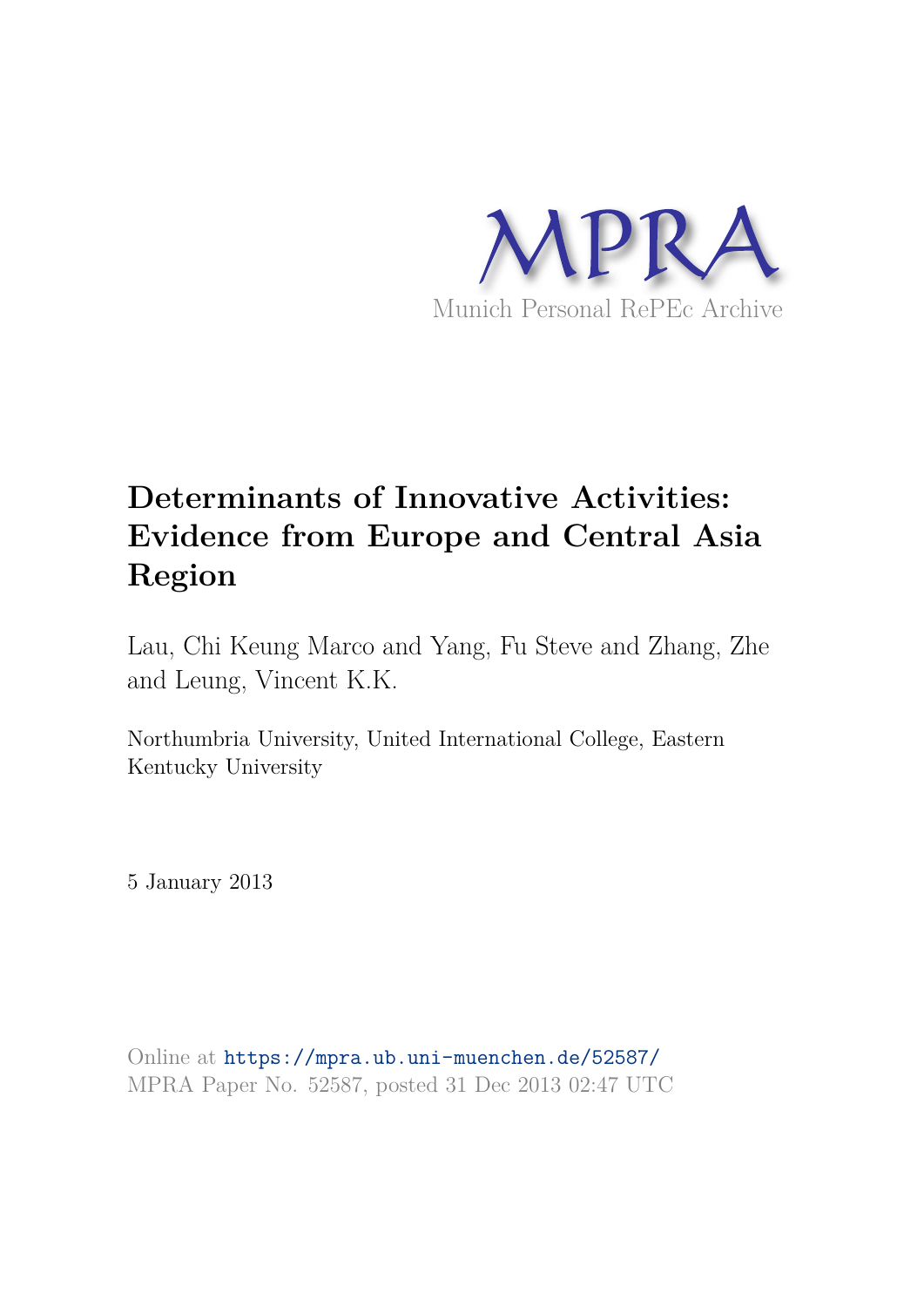# **Determinants of Innovative Activities: Evidence from**

# **Europe and Central Asia Region**

Lau Chi Keung Marco Newcastle Business School Northumbria University Newcastle, UK Email: chi.lau@northumbria.ac.uk

Yang Fu Steve Division of Business and Management United International College Beijing Normal University-Hong Kong Baptist University Zhuhai, China

Zhe Zhang Department of Management, Marketing and International Business School of Business Eastern Kentucky University Kentucky, USA

> Leung Vincent K.K. Division of Business and Management BNU-HKBU United International College Zhuhai, China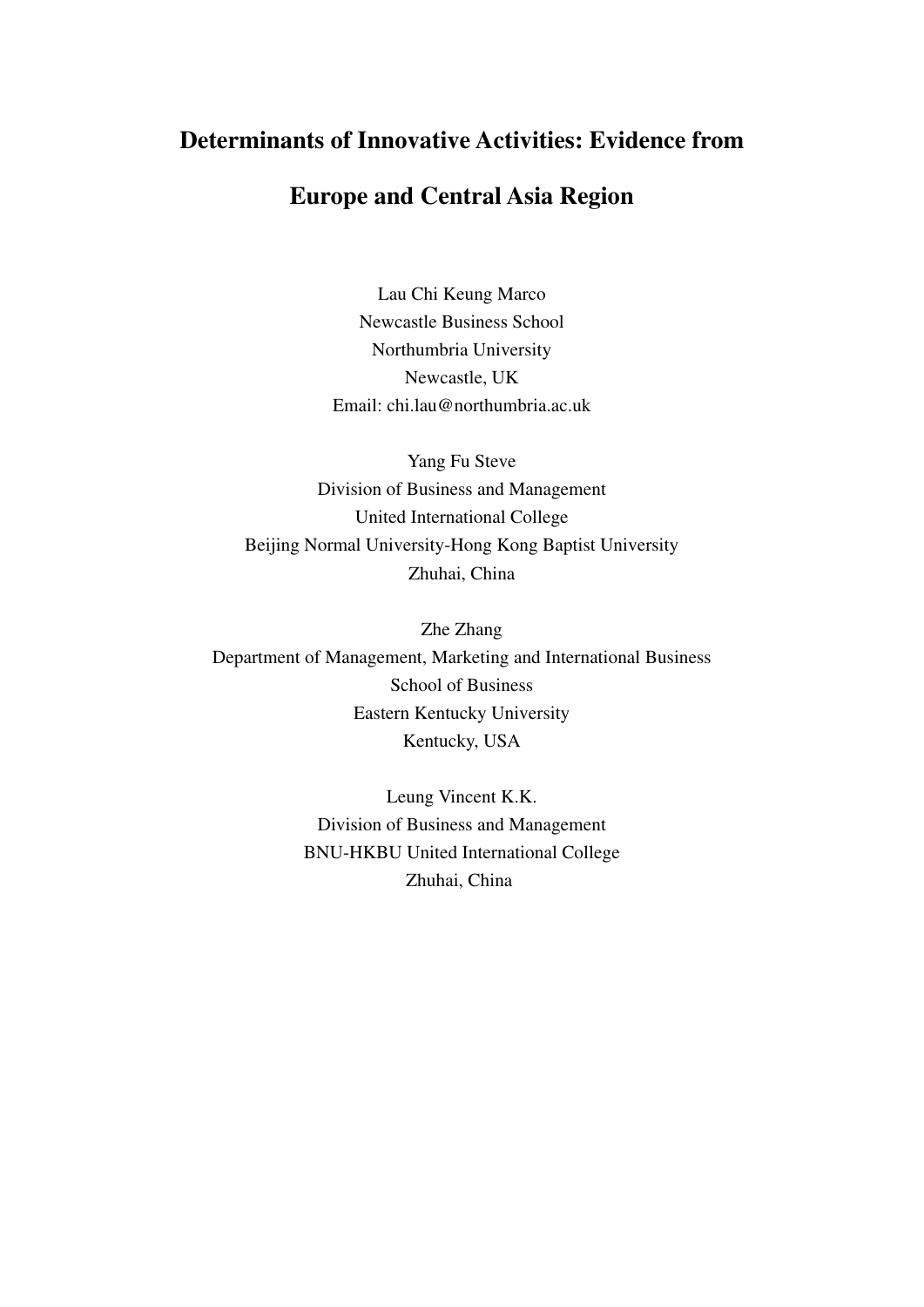# **Abstract**

Recent studies in the innovation literature reveal that Foreign Direct Investment (FDI) promotes the innovation activities in the recipent country through spillover effects. In this paper we extend the existing literature by incooprating the corruption index in the estimation procedure. Using a cross-country analysis from the Europe and Central Asia (ECA) region , covering 57 countries over the period of 1995-2010, we find no evidence of FDI spillover effect on innovative activity, when corporate corruption is endogenously modelled in the regression. However, corporate corruption and expenditure on education sector are positively related to the number of patents applications, suggesting anti-corruption programs encourage real innovation activities that promotes economic growth. Our study shed light on the national innovation activities and anti-corruption programs.

*Keywords:* Foreign direct investment; Corruption; Innovation; Technology transfer *JEL classification:*O32, O34, O38, F21, D73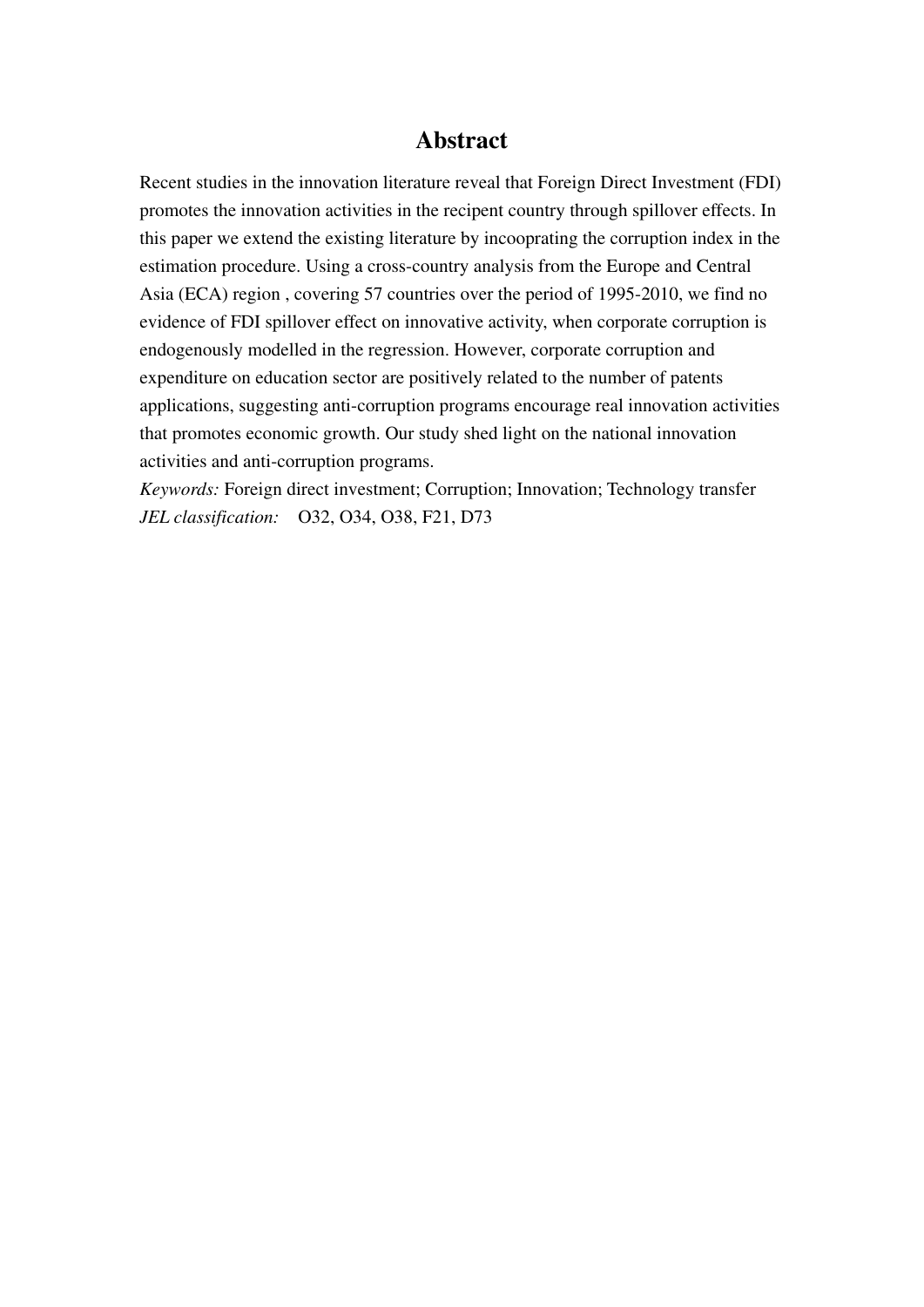## **1. Introduction**

The global economy has yet to shake off the fallout from the crisis of 2008-2009. Based on estimation of the International Monetary Fund, the gross domestic product of eurozone economy will face 0.1% decline in 2013. A long-term policy is needed to promote sustainable economic growth. Innovation has been widely recognized as a key drive of economic growth and identifying the determinants of innovation is a crucial first step for designing effective policies to enhance economic development and growth. However, despite several studies on this topic (for instance, (Anokhin & Schulze, 2009)), there is still limited empirical evidence about how countries can promote their innovative capacity, especially in emerging countries where political corruption and corporate corruption prevails.

Corruption is a major obstacle for economic development for developing countries. Corruption impedes FDI, increases transaction cost and limits entrepreneur's market (Anokhin & Schulze, 2009). More importantly, corruption delay the permission of licenses and reduce trust of entrepreneur on institution, therefore it impedes the process of innovation. However, some research also shows that corruption can grease the wheel of economic development by speeding the bureaucratic process and jumping policy hurdle (Chen, Liu, & Su, 2013; Wang & You, 2012). With limited and mixed empirical evidence on the influence of corruption on innovation, therefore we need to empirically study what is the impact of corruption on innovation.

The aim of this research is to make a modest contribution towards filling those gaps in existing literature. Our results indicate that research and development expenditures and education expense play a critical role in promoting innovative activity. However, FDI does not have any influence on innovation, and surprisingly, corruption indeed grease the wheel of economic growth and promote innovative capabilities of countries in ECA region.

Obviously, a single empirical research cannot come up with firm conclusions about what factors influence innovative activity among all countries. However, it can shed some new light on national economic policy issues that are also being investigated in other studies on the subject. Our research will help countries in ECA regions to develop powerful policy to promote regional economic growth, such as focusing on education and R&D. Another contribution of the paper is to reveal the effect of corruption on innovative ability.

The rest of the paper is structured as follows. Section 2 presents the theoretical framework of the research. Section 3 presents the data and methodology. Section 4 describes and discusses the empirical results, and section 5 offers some concluding remarks.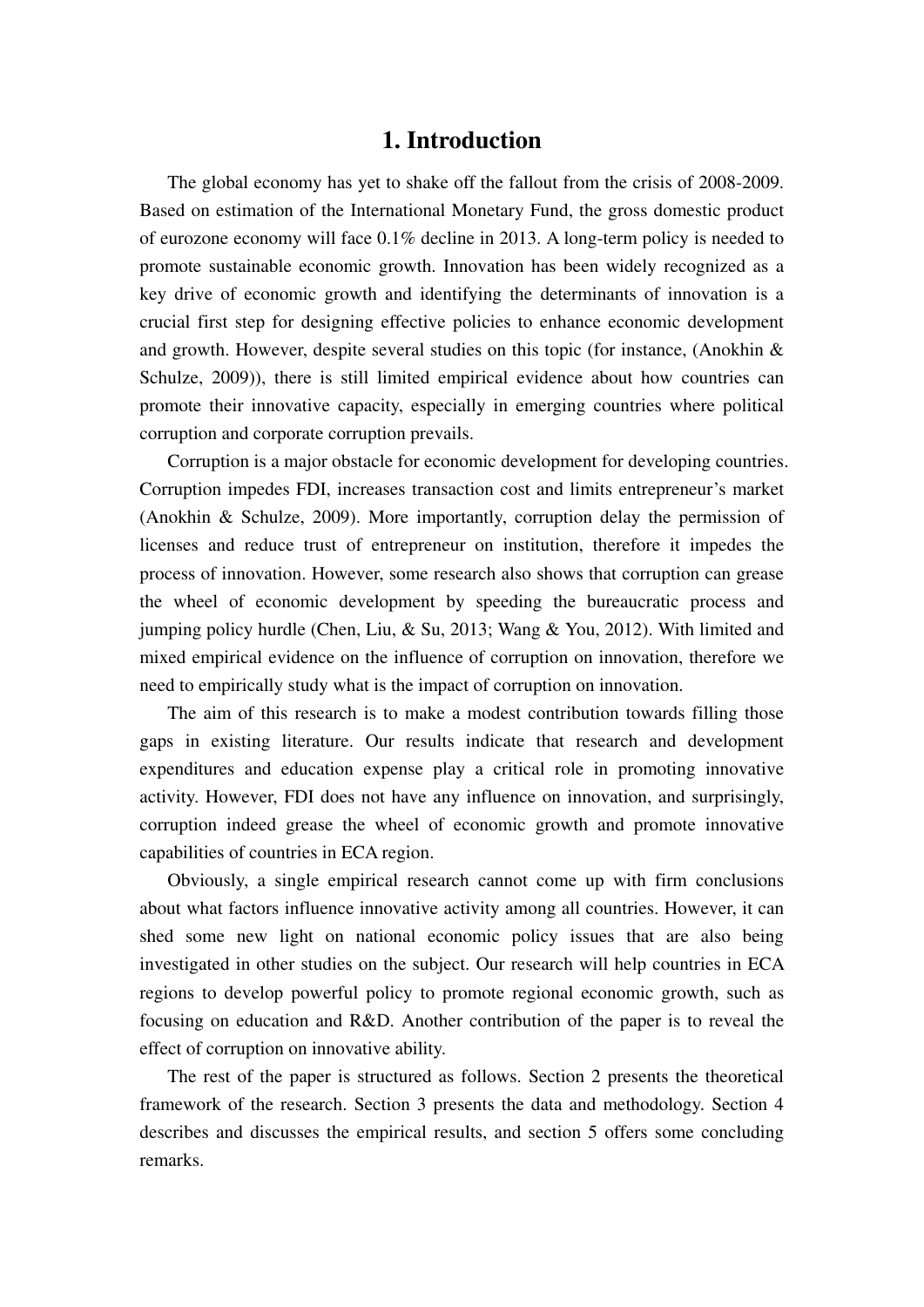## **2. Theoretical Framework**

It has been well established in the literature that innovation promote economic growth, and an increasing number of researchers start to investigate what factors determine the innovative ability of a country in the last few years. One stream of literature focuses on the importance of inputs in the production of knowledge, such as research and development expense, and number of scientists (Acs, Anselin, & Varga, 2002; Furman, Porter, & Stern, 2002). Research and development expenditure by government shows strong positive influence on the number of patents both in developed countries (Furman & Hayes, 2004) and also developing countries (Hu & Mathews, 2005). Continuous investment on R&D is essential for developing innovative ability of a country. South Korea's real R&D expenditures in 1999 was 450 more than that in 1978 and at the same time, South Korea demonstrated a dramatic increase in nation's overall innovation capacity (Furman & Hayes, 2004). Countries with strong commitment on innovation and significant investment on R&D can achieve relatively higher level of innovative capacity. In a general equilibrium model, Fung and Lau (2013) shows that investment price will is a negative function of aggregate quality index; and thus decline over time and subsidy on R&D has growth-enhancing effect.

A narrow focus on the role of science and science related activities cannot fully develop institution's innovation capacity as new knowledge cannot be produced in vacuum, institutional factors, stated by national innovation system theory, are another strong determinants for innovation ability (Edquist, 1997)<sup>1</sup>. National innovation system was mainly developed in 1980s and received more attention in 1990s (Lundvall, Johnson, Andersen, & Dalum, 2002). It is used as a framework to analyze science and technology policy in a number of western countries. It helps to understand factors behind international competitiveness and economic development. Initially, the concept of national innovation system was developed mainly in the western countries, e.g. US, UK and now it starts to expand to developing countries but the research in emerging economy is still limited. For developing countries, the institutions play a more important role in economic development compared to developed countries. As in mature market economies, the market solves most problems, so institutional factors have small influence in economic development. Social and economic institutions have shown to demonstrate the variance of innovation ability among countries. For example, differences in economic development (Grande & Peschke, 1999), patent

<sup>&</sup>lt;sup>1</sup> The authors did not explicitly explain institutional factors in details, and we argue in this paper that corporate corruption is one important institutional factor, which is our main contribution to the existing literature of innovation activities.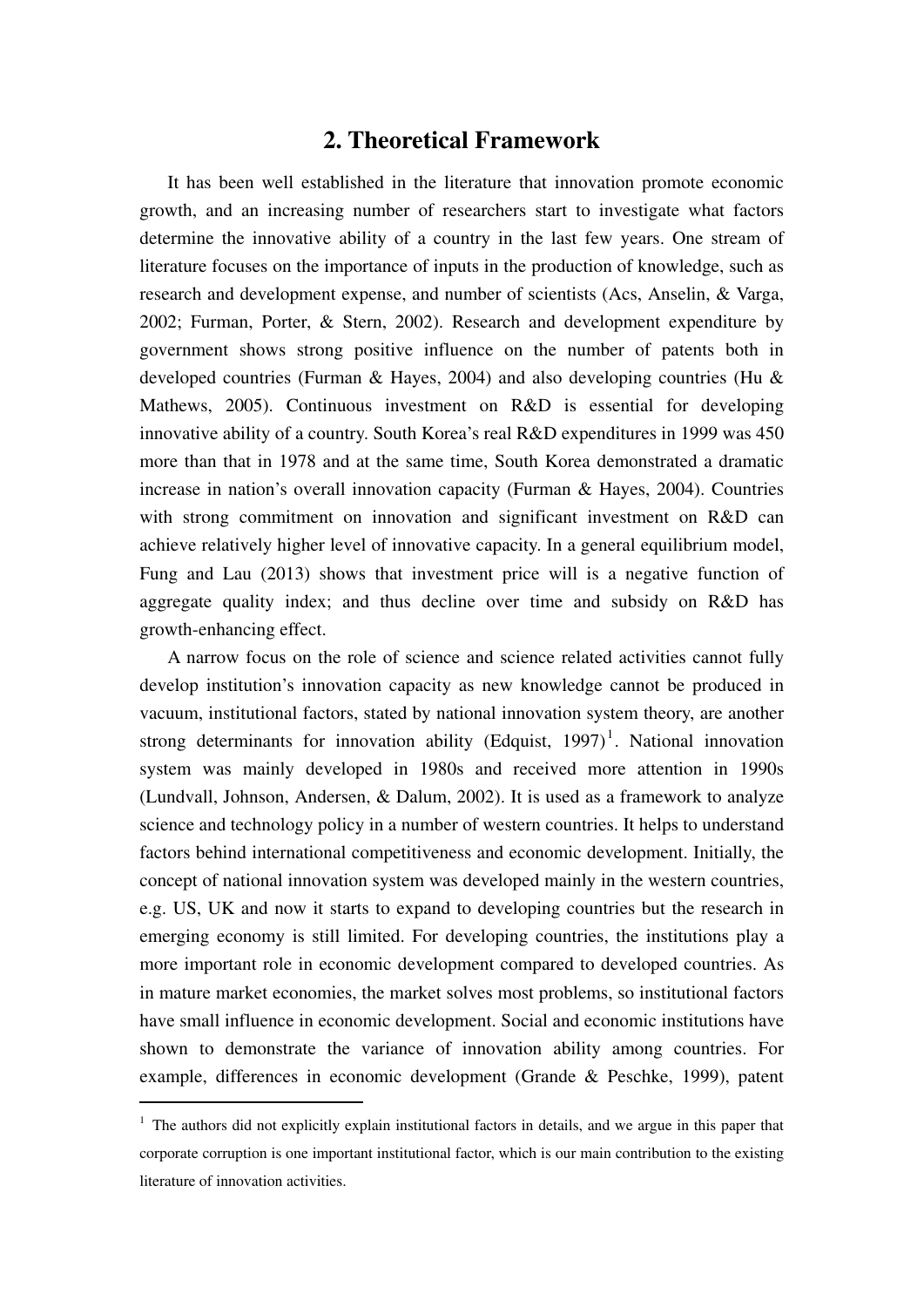rights protection (Varsakelis, 2001), and quality of education (Varsakelis, 2006) influences nation's innovative ability.

FDI has been well recognized as an important factor in national innovation system to promote innovative activities through spill-over effect (Baskaran, 2008). Foreign firms transfer technology to subsidiaries and local firms in host country benefit FDI from a number of ways (Cheung & Lin, 2004). First of all, local firms can imitate the designs of the new developed product of foreign companies by reverse engineering, and build up new innovative product. Secondly, employment and training supplied by foreign firms can enhance the quality of human resource, and those skilled labors will move to other factories in host countries, and therefore knowledge is transferred to other domestic companies. Thirdly, FDI can produce "demonstration effect". The foreign products in market can stimulate domestic competitor's innovation to generate ideas for innovative product. Lastly, FDI can promote technological know-how transfer vertically from foreign investing firms to local suppliers through knowledge exchange and training. Then local suppliers can develop innovative products based on vertically spillover knowledge. Besides advantages mentioned above, FDI also creates more jobs and supplies higher wages to workers, therefore many countries develop policy to encourage FDI, however, the effect of FDI on innovation is not conclusive. The wide techonology gap between developed and developing coutries make the spillover effect subtle (Blomström & Sjöholm, 1999)

Besides FDI, trade is also an important factor which influence innovative activities. Trade facilitates the flow of professional knowledge and diffusion of tecnology (Grossman & Helpman, 1991). It expends the networks of communication of technical knowledge and fosters the colloboration among international partners and reduces duplication of research. Besides, trade can enhance compeititions of both domestic and international market which lead to better product and service, and expand the market size of exporting firms. However, trade also has been shown to increase competition faced by local firm which produce similar products. The effect of positive externatlity from trade could outweitht the competition domestic firms face. Because of fierece compeition from foreign firms, domestic firms may adopt cost minimizing approach, rathen than spending money on innovation, especially for emerging economy, where majorty of firms focus on labor intensive type of job and does not have incentive to develop innovative product. Therefore, trade may decrease the level of innovative activities. Cheung and Lin (2004) stresses that firms with larger export–output shares cannot signigicantly benefit from intrnational trade because the foreign firms coming to China only want to utilize China's cheap labor, and hence the technologies they bring in are mostly labor intensive and the spillover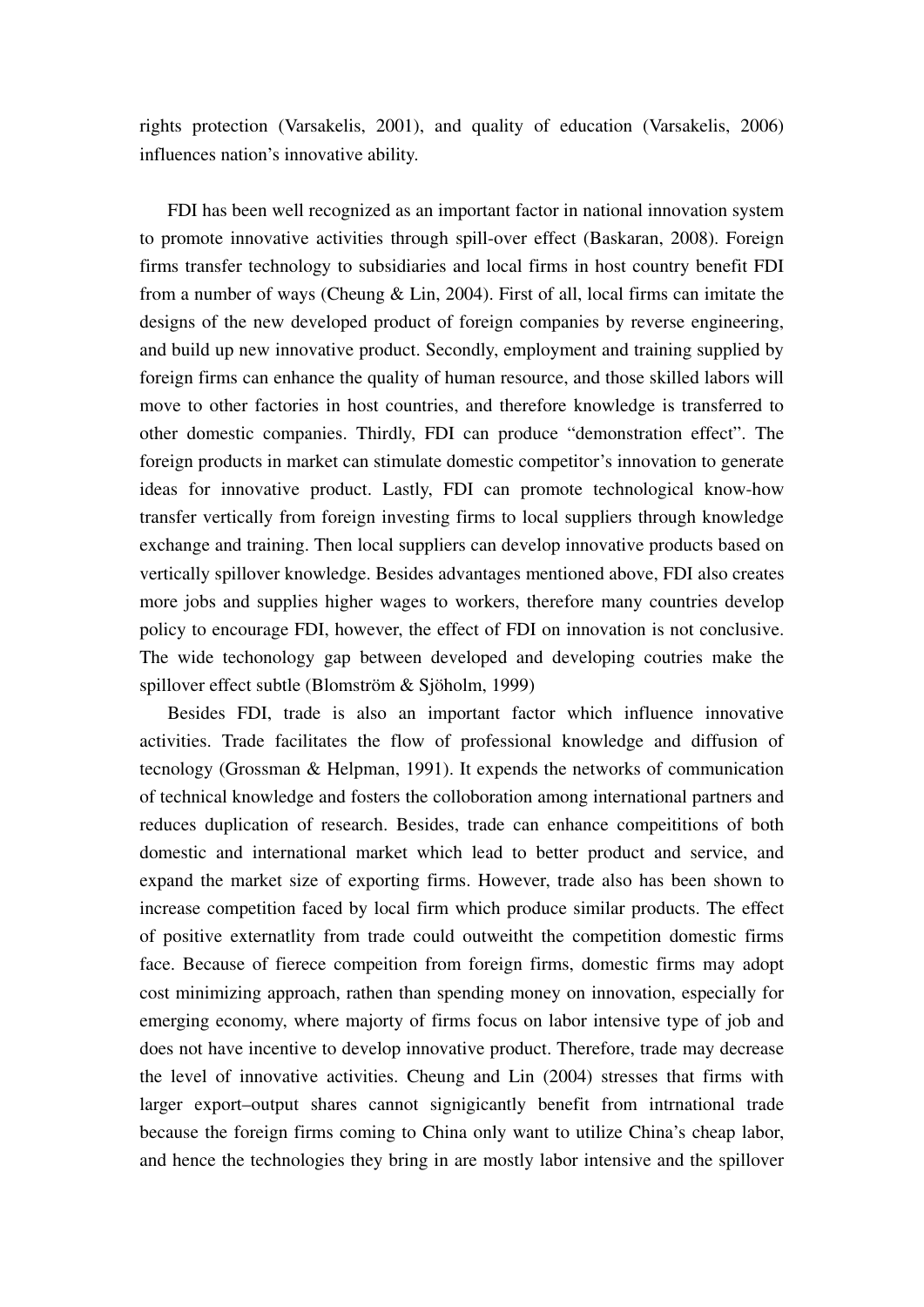effects on domestic innovation is not strong. In the paper of Cheung and Lin (2004) they use a standard model that implicitly assumes Chinese economy as a formal economy with free market economy. Therefore in their empirical modeling strategy they ignore the most crucial informal institutional feature of corporate corruption. And this ignorance makes the estimates of FDI invalid because of omitted variable problem (i.e. corporate corruption was omitted). Apart from FDI some other channels can also transfer technology and skills from one country to another: in the study of Bilgin, Lau and Demir (2012)

The outcome of innovation activities is difficult to measure, however the number of patent is a good proxy to reflect innovation activities in each countries(Acs et al., 2002). The number of patents application has increased continuously in the last decades, which demonstrates the importance of patents in knowledge based economy. Patent is a good method to track the knowledge among firms, universities and countries. In this paper, we focus on the definition on the OECD manual (OECD, 2005), and broadly innovations can be categorized into four different types: *Product Innovations:* Introduction of a good or service that is new or significantly improved with respect to its characteristics and intended uses. *Process Innovations:*  Implementation of a new or significantly improved production or delivery method. This includes significant changes in techniques, equipment and/or software. The process innovations can be intended to decrease unit costs of production or delivery. *Marketing Innovations:* Implementation of a new marketing method involving significant changes in product placement, promotion etc. Examples of marketing innovations include introduction or obtaining new product licensing. *Organizational Innovations:* Implementation of new organizational method in firm's business practices, workplace organization and external relations.

Another important factor which influences innovative activities is the efficiency of political institutions (Varsakelis, 2006). In national innovation system, dynamic networks of policies and institutions influence knowledge transfer among different countries and also within each country's domestic industries. In order to absorb knowledge from foreign countries, an institution needs to implement policies that facilitate domestic firms to use and diffuse these technologies within domestic industry. Previous research has shown that the intellectual property protection framework influences a country's innovation ability (Varsakelis, 2001). A country's ability to enact a law bases on the quality of institutional agencies such as political stability and judiciary system. Efficient judiciary system can provide better protection on patents and therefore, entrepreneurs have higher incentive to innovate. However, countries with high corruption and low enforcement of law will affect diffusion of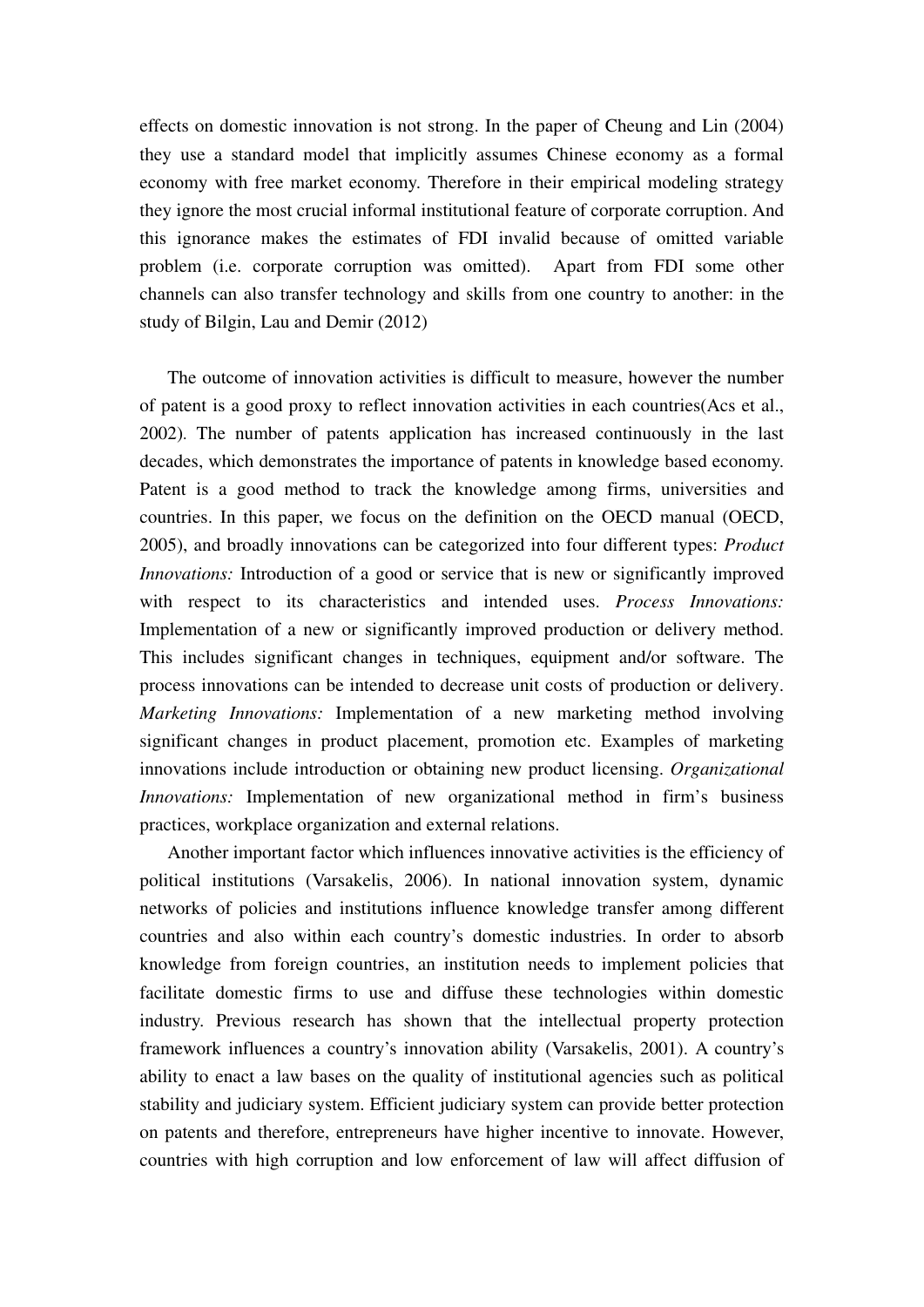knowledge and impede innovation. Research shows that corruption and abuse of public power undermines the foundations of institutional trust and consequently hinder the innovative ability of entrepreneurs (Anokhin & Schulze, 2009). In the literature, corruption has been widely used as a proxy for the efficiency of political institutions (Mauro, 1995; Varsakelis, 2006).

Despite the fact that a growing number of studies demonstrate importance of national innovation system in developed countries, limited research has been conducted to investigate national innovation system approach specific to developing countries. US, UK and Scandinavia countries are among the first to investigate national innovation system in order to understand factors behind economic development and growth. Focus has started to move to developing countries which show strong economic growth, like Asian countries. Also developing countries need effective policy guidelines to promote domestic innovative activities. Therefore in this study, we choose European and Central Asia (ECA) regions to study country specific effect of national innovation system. One reason for choosing ECA region is the fact that spatial proximity is an important force which facilitate flow of information and knowledge, as documented in the literature on innovative activity (de Dominicis, Florax, & de Groot, 2012; Jaffe, 1989). It has been well accepted that geographic proximity aid learning processes through mechanisms of knowledge spillovers, especially sticky knowledge. Tacit knowledge is un-codified and can only be acquired through the process of social interaction. The chance that tacit knowledge is transferred from one region to another region decreased when the geographic distance increase. Therefore, the closer a country to other innovative countries, the more chance of knowledge transfer between two countries and the more likely recipient countries exhibit a high capacity to introduce new products or processes.

One of major obstacles currently faced by ECA countries is corruption, which is common among emerging countries. Substantial research has demonstrated detrimental effect of corruption on economic development. It is well recognized that corruption increases agency costs, limits firm's revenues, undermine institutional trust (Anokhin & Schulze, 2009; Mauro, 1995). However, due to the complex relationships and associated data limitations for conducting studies<sup>2</sup>, the direct impact of corruption on innovative activity is still not clear based on current empirical studies. Especially,

 $2$  Only few studies have been related to this issue, and these provide mixed evidence. For example, Anokhin et al. (2008) find that countries with higher control of corruption (derived from World Bank's Worldwide Governance Indicators) are associated with higher number of patents application. Mahagaonkar (2008) find that corruption has a positive effect on marketing innovation and negative effect on product innovation and organization innovation.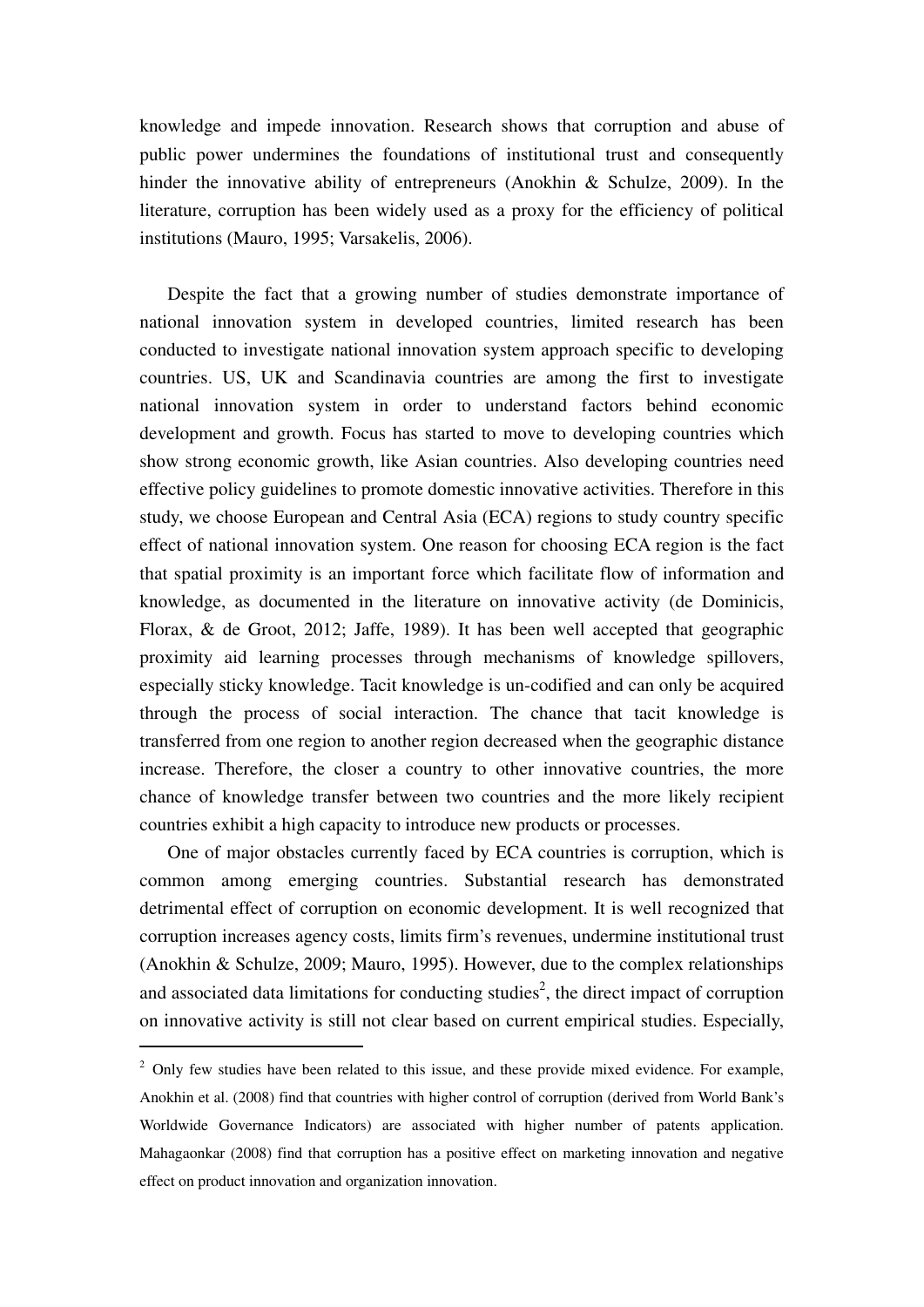entrepreneurs in developing countries often encounter corruption problems, and resource was allocated based on the relationship with government, usually through bribing. Therefore, it is even more important to investigate whether and to what extent corruption adversely affect the innovation activity in emerging countries. To date, this research topic has rarely been tested in empirical studies, and our study will fill some gaps in the current literature.

High-tech firms play a crucial role in the transformation process from a developing economy to a developed economy. However, corruption undermines the foundations of institutional trust that are needed for the development of trade and innovative activity (Anokhin & Schulze, 2009; Varsakelis, 2006). Corruption taxs on trade and impedes trade between deveoloped and developing countries (Dutt & Traca, 2010). FDI investors has higher chance to terminate contract with local partners of international joint venture in face of government corruption in emerging economy (Meschi, 2009). When corruption is present, FDI investors are reluctant to transfer advanced technology to corrupted countries as they face greatly increased risk. And in the absence of impersonal enforcement of law, it becomes risky to rely on legal contracts. Hellman found that corrupt nations tend to attract FDI from other corrupt nations, and less corrupt nations tend to attract FDI from less corrupt nations, where institutional trust is stronger and company face smaller risk of technology stolen (Hellman and Kaufmann, 2004). Similar empirical result shows that corrupted countries received less FDI from OECD countries and received more FDI from other corrupted countries. It suggests that investors who have experience in bribery at home are more willing to invest in countries with corruption practice (Cuervo-Cazurra, 2006). Companies from less corrupt countries tend to enter using direct entry model in less corrupt countries rather than joint venture, which is commonly used in corrupt economies (Smarzynska & Wei, 2000). Therefore, corrupt nations are less likely to receive investment from high-tech companies that employ sophisticated technologies. Because ECA countries' judiciary system is not transparent, e.g. Georgia before 2003 reform (worldbank 2013), foreign investors are reluctant to transfer advanced knowledge to this region, which may cause low quality innovation and therefore slow economic growth.

The Corruption Perception Index (CPI) is calculated by Transparency International and has been widely used as a measure for corruption (Varsakelis, 2006). CPI is based on survey of business people and industry expert over hundred countries. It measures those persons' perception about the level of corruption in particular country. However, this subjective measure may not truly reflect the local situation. Instead of using perception, we adopt a real measurement which is collected by World Bank. We use firm's informal payments to government as a measurement of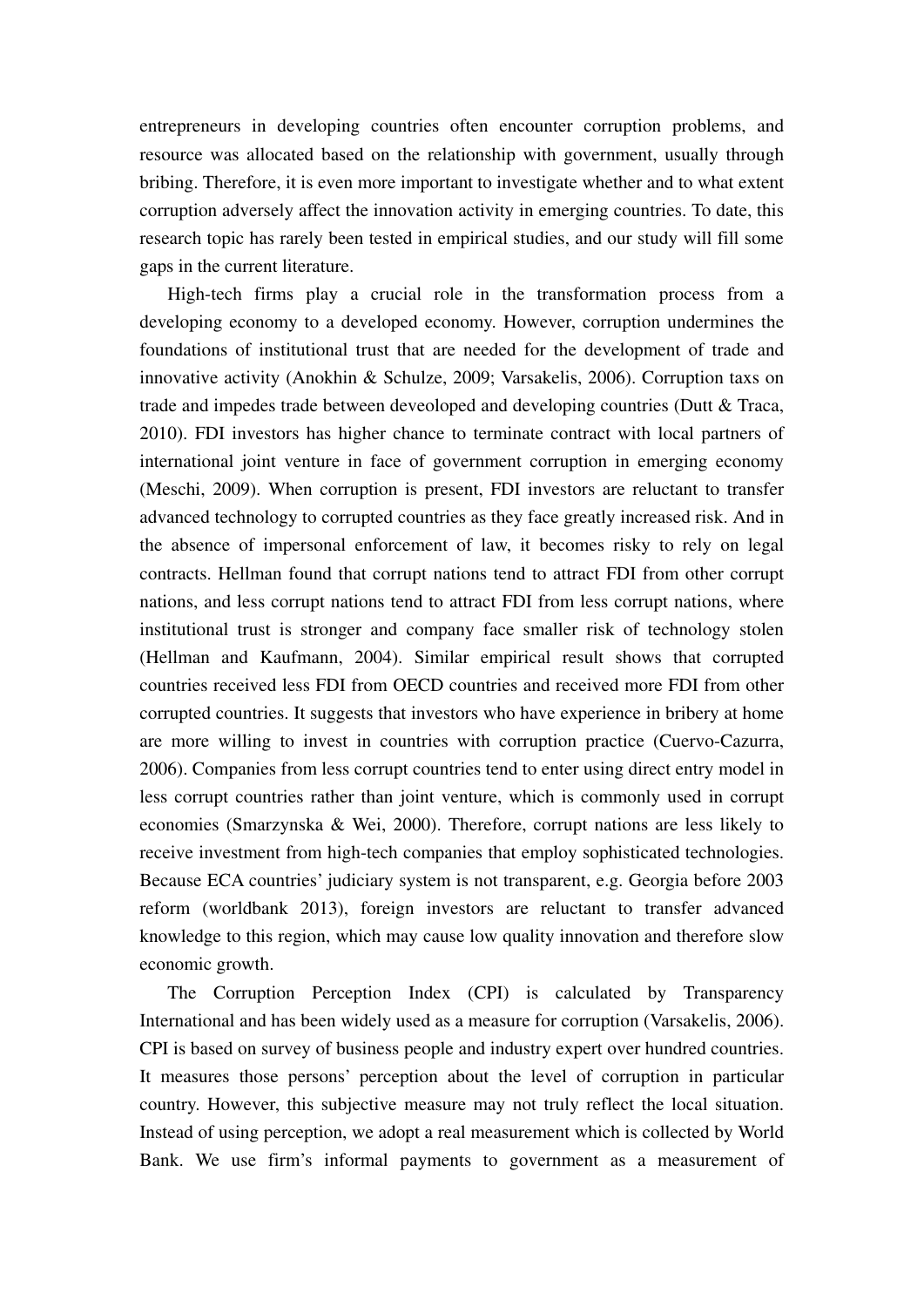corruption. This variable measures the percentage of firms that pay informal payments or gift to the public officials in a particular country.

Previous studies on national innovation system have analyzed the impact of corruption and FDI on innovation in separate but parallel research paths. In this study, we explore how the corruption and FDI together affect the innovation activities in ECA countries. This approach distinguishes our study from all previous empirical research which only investigates on each factor. To our knowledge, this paper is the first one to investigate the impact of FDI and corruption on innovative activities in ECA regions.

Education plays a critical role in developing innovative capability of a country. Furman et al. (2002) demonstrated difference in education resources can explain the cross-country variation of innovation ability also Varsakelis (2006) shows the quality of education can explain the cross-country variation of innovation productivity. Formal education can improve student's ability to learn and move the society into a learning economy. The learning capacity of individuals, firms and countries are most important elements in a national innovation systems (Lundvall et al., 2002). Quick learner can adapt to the changes of environment and technology and create new innovative product based on the evolving knowledge. Rapid learner can quickly understand explicit knowledge which is codified, and more importantly, they can learn tacit knowledge from other professionals, organizations and institutions. Managers captured domain expertise through formal education and educated manger can make decision to sustain the development of company and promote innovative activities (Holcomb, Holmes Jr, & Connelly, 2009). Education of staffs in a company influences the absorptive ability of firms and further affects firm's innovative performance (Lund Vinding, 2006).

# **3. Data and methodology**

## **3.1 The Sample**

The World Bank collection of development indicators covers 256 countries, with seven regions over the world. Judged from the demographic distribution of the seven regions, we decided to focus on Europe and Central Asia (ECA) region because of its abundant data available that enable us to form a more balanced panel data, as compared to other regions. More importantly ECA region represent an interesting study on the positve spillover effect of FDI on product innovation (measured as the number of patents application in the home country) due to its local proximity to each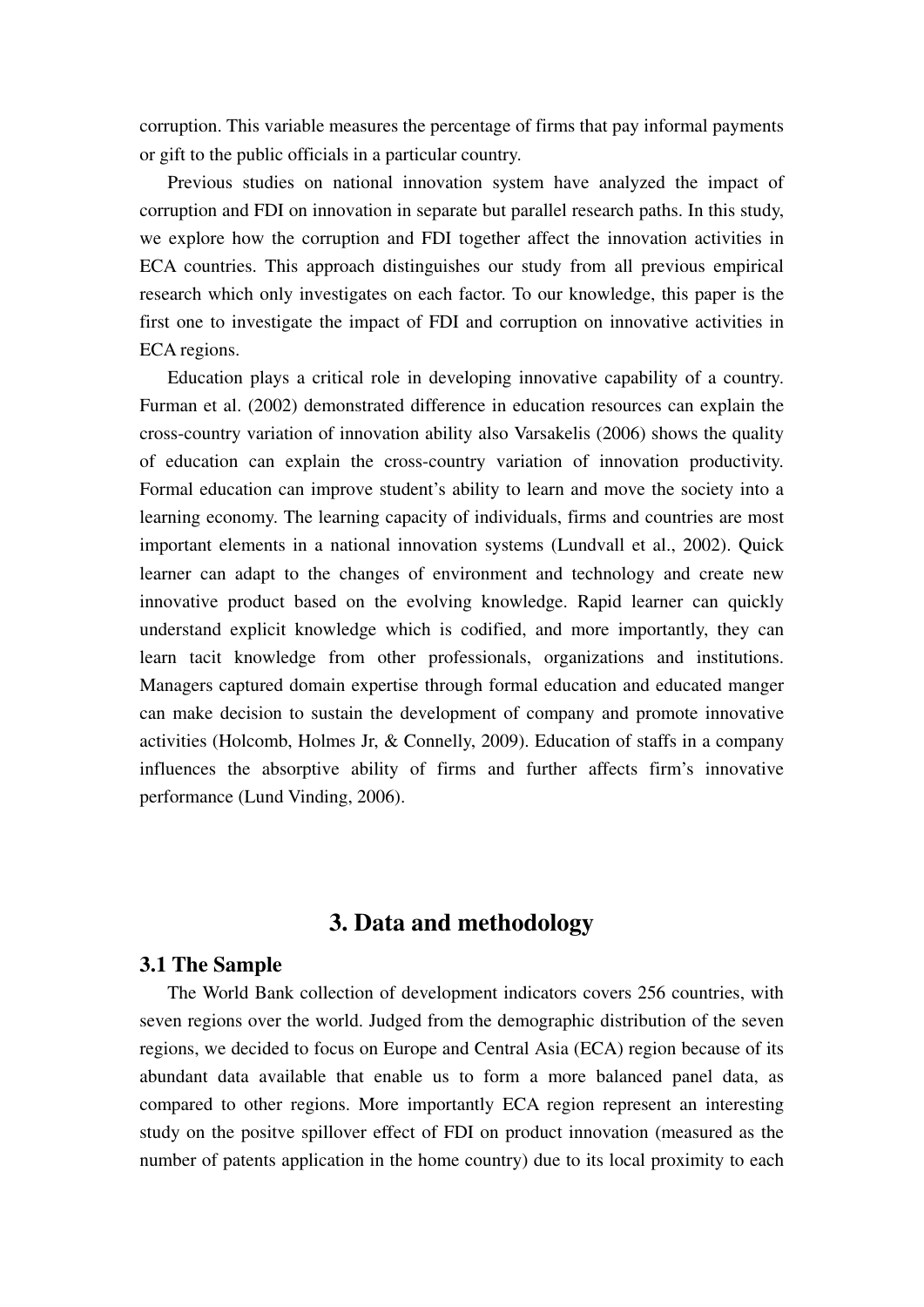other.<sup>3</sup>

| Albania                | Faeroe Islands  | Latvia                    | Serbia          |  |
|------------------------|-----------------|---------------------------|-----------------|--|
| Andorra                | Finland         | Liechtenstein             | Slovak Republic |  |
| Armenia                | France          | Lithuania                 | Slovenia        |  |
| Austria                | Georgia         | Luxembourg                | Spain           |  |
| Azerbaijan             | Germany         | Macedonia, FYR            | Sweden          |  |
| <b>Belarus</b>         | Greece          | Moldova                   | Switzerland     |  |
| Belgium                | Greenland       | Monaco                    | Tajikistan      |  |
| Bosnia and Herzegovina | Hungary         | Montenegro                | Turkey          |  |
| <b>Bulgaria</b>        | Iceland         | Netherlands               | Turkmenistan    |  |
| <b>Channel Islands</b> | Ireland         | Norway                    | Ukraine         |  |
| Croatia                | Isle of Man     | Poland                    | United Kingdom  |  |
| Cyprus                 | <b>Italy</b>    | Portugal                  | Uzbekistan      |  |
| Czech Republic         | Kazakhstan      | Romania                   |                 |  |
| <b>Denmark</b>         | Kosovo          | <b>Russian Federation</b> |                 |  |
| Estonia                | Kyrgyz Republic | San Marino                |                 |  |

Table 1. 57 Countries included in the analysis (1995–2010)

Our study is based on data from ECA and European countries for the period of 1995-2010. Number of patent application was used as a measure of innovative activity. ECA countries encountered series of transition process from late 1980s to early 1990s. Since then, inventive activity has shown a clear increasing trend and this generally positive trend has been maintained up to the most recent years for which data are available (Figure 2.1). Especially, Russian and Poland shows stronger increase in the number of patent application in this period of time.

<sup>&</sup>lt;sup>3</sup> The diverse yet highly interdependent economies of Europe and Central Asia are a natural experiment in seeing how the emerging economies can learn from the developed European countries. In our sample, advanced European countries including: Austria, Belgium, Germany, Denmark, Spain, France, Finland, Iceland, Norway, Portugal, Greece, Italy, Ireland, Luxembourg, the Netherlands, Portugal, Switzerland, Sweden and the United Kingdom.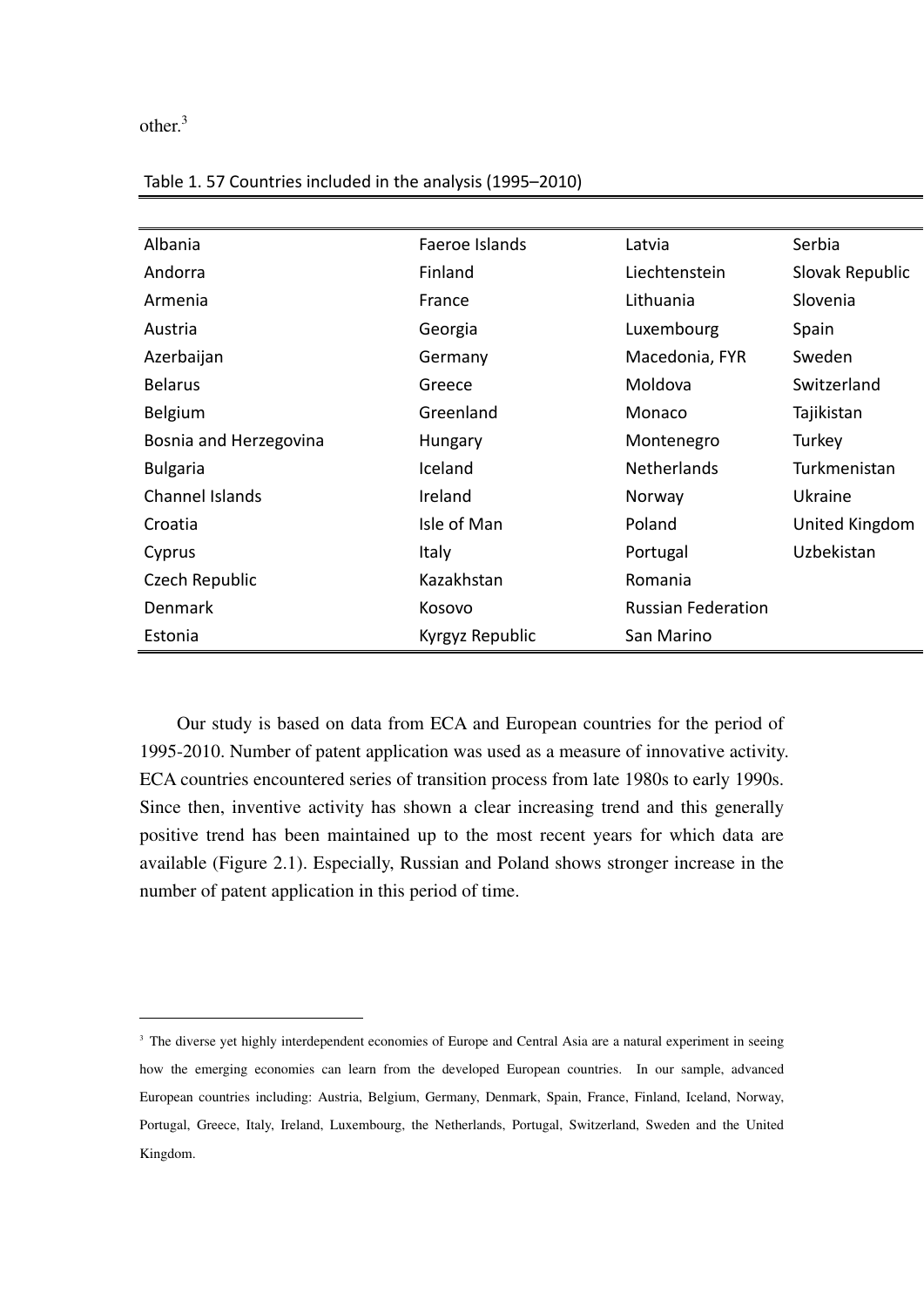

**Figure 1. Number of patent applications (1995-2010**)

Figure 2.1 shows a long-run perspective on ECA patenting by tracking all patent applied to State Patent Office (data from World Bank indicator). Selected ECA includes: Russia, Hungary, Poland, Czech Republic, Slovenia and Ukraine. We can see from the figures that ECA countries did catches up with Germany, while the number of patents in the UK is decreasing over time. An interesting question that which emerging countries copy innovation from European countries is usually lacked in the literature. And the number of patents applications in the well developed European countries may impose positive externality on ECA countries. In order to answer an interesting question of which emerging countries receives positive external benefits from which group of EU countries we therefore conduct granger causality test. The variable of interest is the number of patent applications. Table 2 shows the empirical findings after examining all countries in our sample, detailed statistics are available upon request. The result shows that Hungary, Czech Republic, Ukraine, Slovenia, and Estonia all benefits from the innovation activities that led by Spain. **Table 2 Granger Causality Test** 

| Spain   | Germany | <b>Belgium</b> |
|---------|---------|----------------|
| Hungary | Ukraine | Turkey         |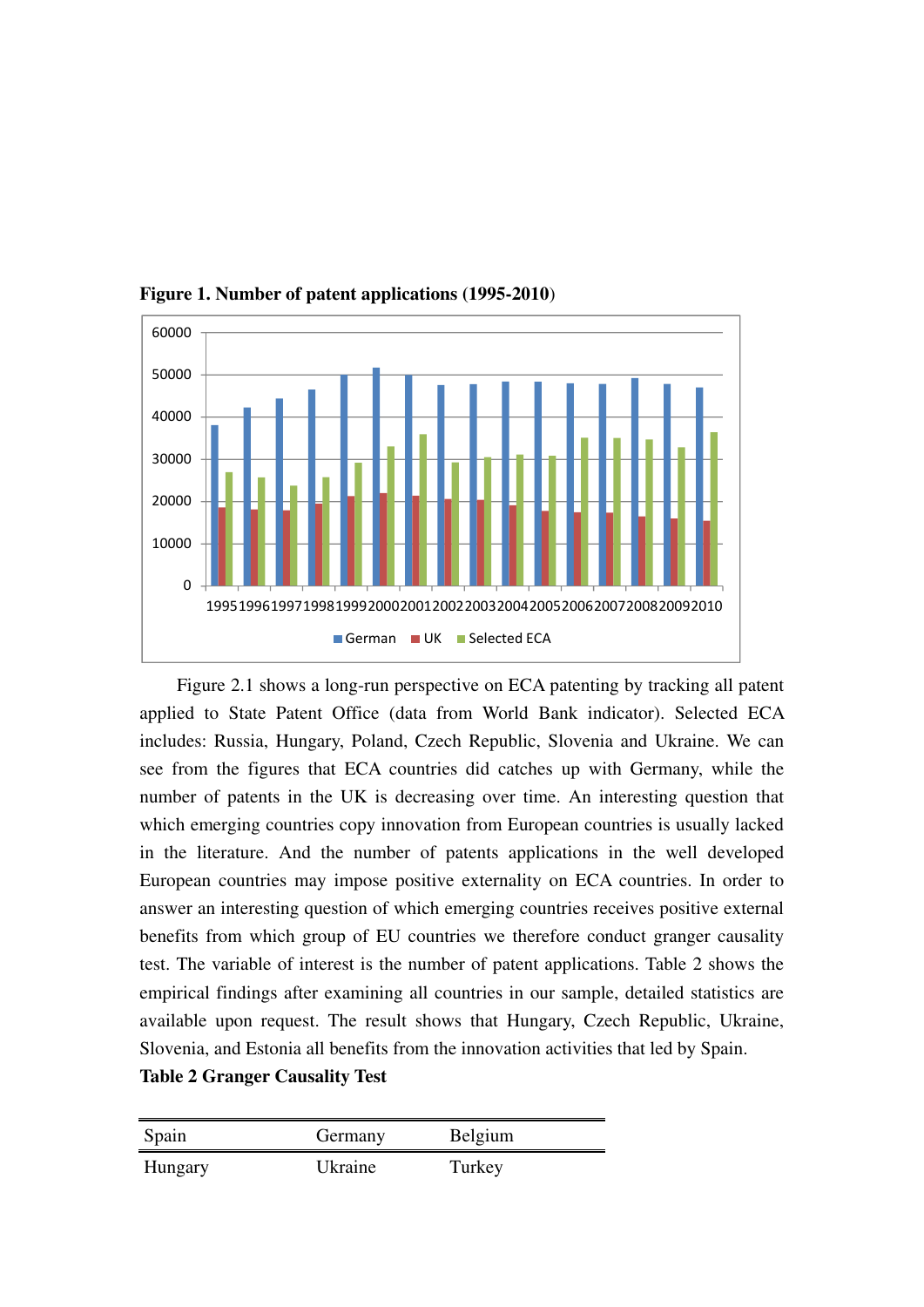| Czech Republic | Rusia   | Czech Republic |
|----------------|---------|----------------|
| Ukraine        | Hungary |                |
| Slovenia       |         |                |
| Estonia        |         |                |
|                |         |                |

Note: Evidences are based on 5% significance level



# **Figure 2 Maps of Granger Causality Test Results**

### **Table 3 Summary statistics**

| Variable                   | Mean  | Std. Dev. | Min     | Max    |
|----------------------------|-------|-----------|---------|--------|
| Ln (Patent)                | 5.60  | 1.82      | 0.69    | 10.27  |
| Ln (R&D Exp/GDP)           | 0.61  | 0.38      | 0.02    | 1.86   |
| Ln (Number of Researchers) | 7.12  | 0.74      | 4.12    | 8.24   |
| Ln (Trade)                 | 99.31 | 31.83     | 36.55   | 199.68 |
| Ln (Education Expenditure) | 22.95 | 1.70      | 19.22   | 27.08  |
| $Ln$ (FDI Inflow)          | 1.36  | 0.95      | $-1.77$ | 3.95   |
| Corruption ( $%$ of firms) | 36.54 | 18.92     | 3.70    | 77.42  |

Source: World Bank Indicator

Tables 3 above shows the variables we used for regression analysis to examine the determinants of the number of patents applications, one striking figure is that 36% of firms on average reports of having been committed bribery to government officials for getting things done. For some countries this number reaches 60-77 percent, which indicates that the very important feature of informal institution in emerging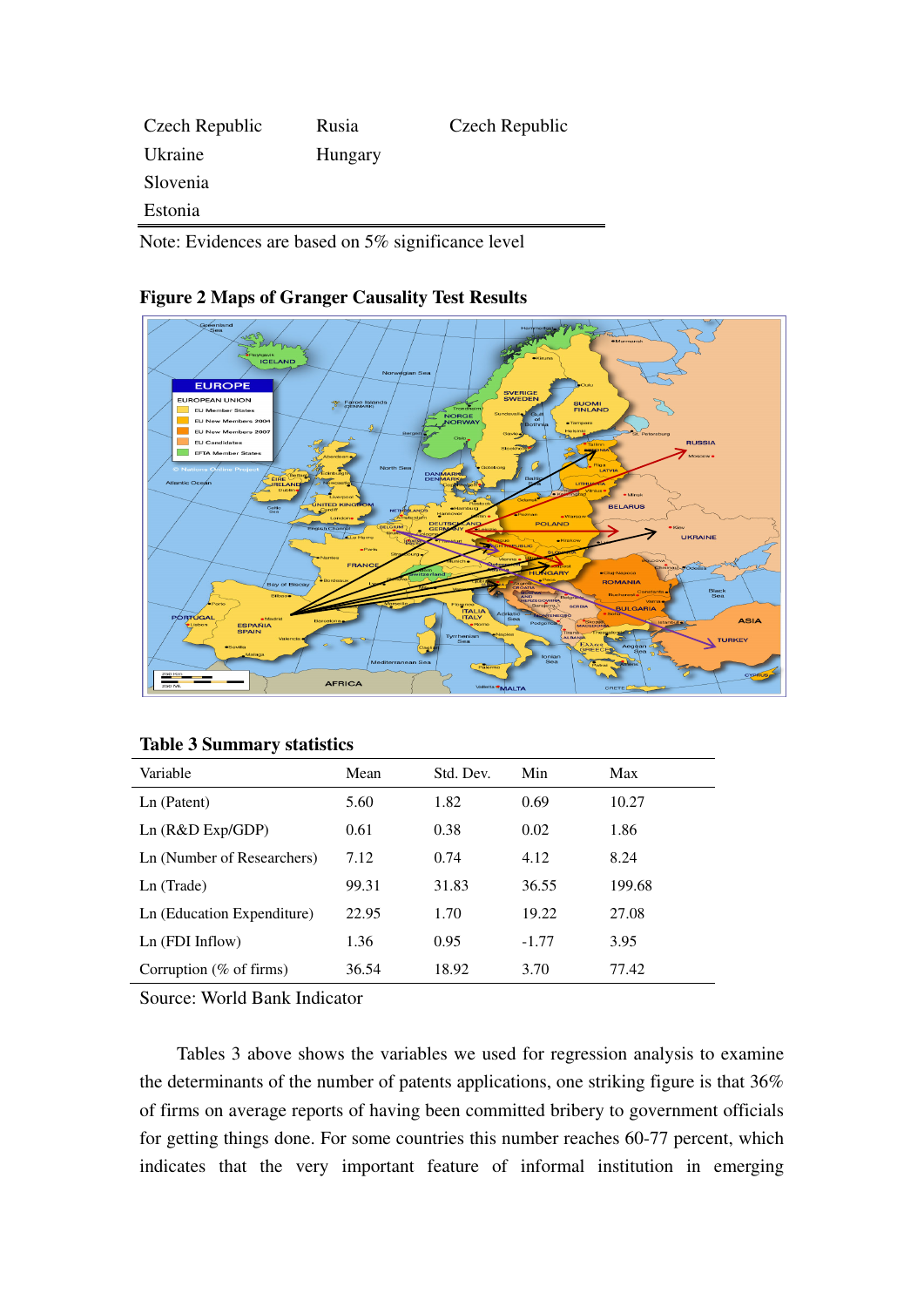economies is corporate corruption. And this variable of corporate corruption once ignored in the empirical analysis, it will causes omitted variable biase.

## **3.2 Methodology**

We now turn to the empirical parts; we focus on panel regression analysis to examine the detrminanats of product innovations. Following Cheung and Lin (2004) the innovation production function in its empirical form can be represented as:

$$
Patent_{i,t} = \beta_0 + \beta_k X_{i,t} + FDI_{i,t} + Corrup_{i,t} + v_i + v_t + \eta_i
$$
 (1)

where  $Patent_{i,t}$  is the number of patent application to quantify the innovation level for country i at timet; the larger the number of patent application, the higher the innovation level.  $X_{i,t}$  is the matrix for the country's inputs into the R&D activities.

 $v_i$  is the fixed effect for province i,  $v_i$  is the time dummy, and  $\eta_i$  is the idiosyncratic

disturbance. The idiosyncratic disturbances are assumed to be uncorrelated across the countries. Innovation is a knowledge creation process, the more the inputs the hihger the chance of success. Therefore the measure of inputs to  $R&D$  activities  $(X_{i,t})$ includes:

#### **NUMBER OF R&D RESEARCHERS**

The variable measures the number of personnel (experts) in the R&D sector, it proxy the labour input to the R&D activity. We expect positive association bewteen this control variable and the number of patents applications.

### **R&D EXPENDITURE PER CAPITA GDP**

This variabe measures the R&D intensity, it proxy not only the quantity of resources deveotd into the R&D activities but also the quality of capital and human resources into R&D processes. Following Cheung and Ping (2004) we use the amount of expenditures spend on R&D sectors to poxy the resources, such as technicians, equipments and scientists that used to create new knowledge. We again expect positive association between this variable and innovation.

## **EXPENDITURE ON EDUCATION**

Since general eduxation is the foundation of any innovation activities, therefore we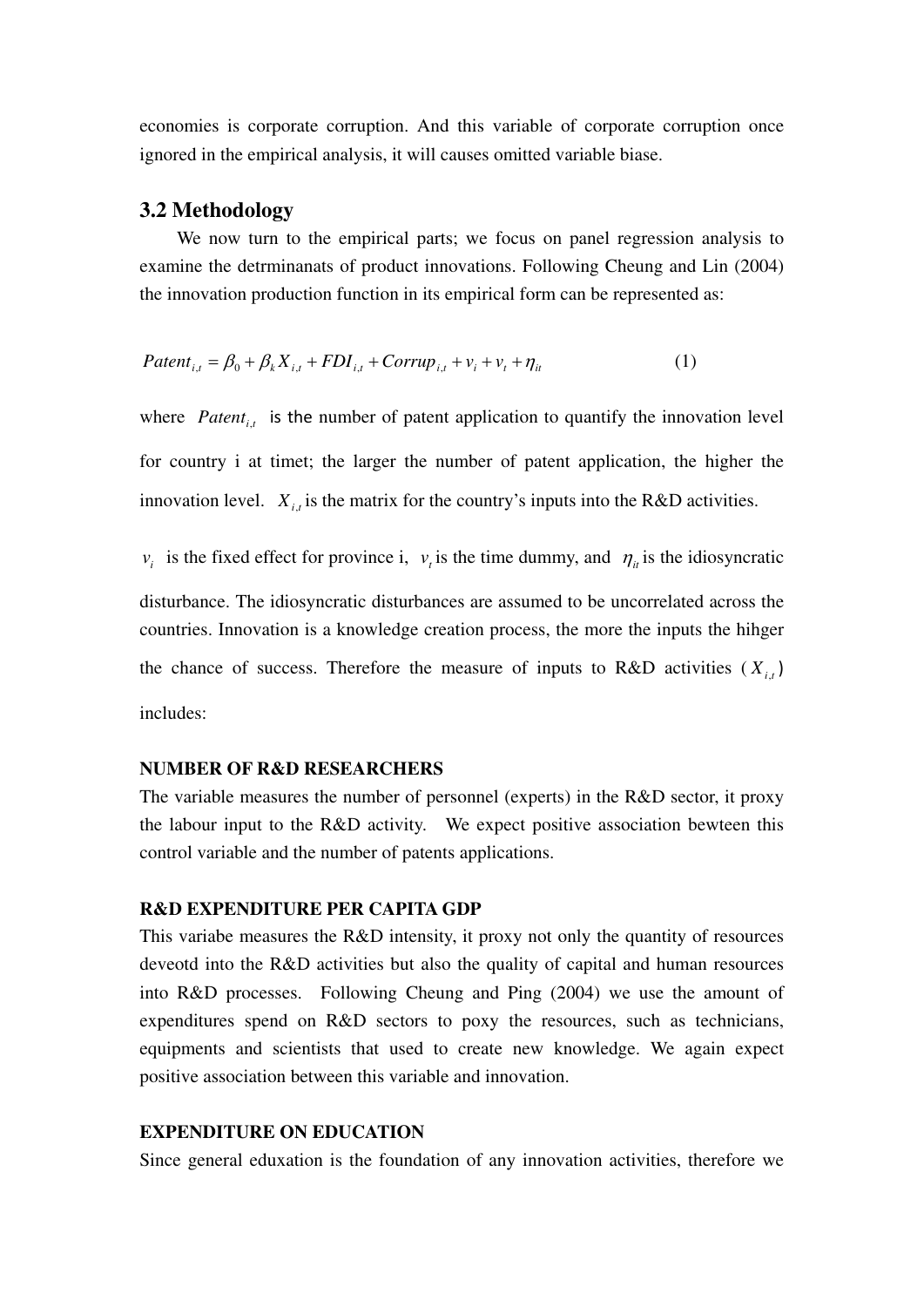use exenditures on education , which was genrally ignored in the literature to proxy the positive externality effect of genral education as a public goods. We expect postive relatiohsop between this variable and the inoovation outcome.

## **OPENNESS**

Here we also include the variable "OPENESS" , defined as the summation of imports and exports, to test if domestic firms can benenfit in domestic innovation from participating in the ovrseas markt. Hoever we expect this effect is week and even negative. Cheung and Ping (2004) finds that FDI firms with larger export–output shares cannot signigicantly benefit from intrnational trade because the FDI firms come to China only to utilize its cheap labor, and hence the technologies they bring in are mostly labor intensive and the spillover effects on domestic innovation is not strong. In our study FDI firms's export to GDP ratio is generally not avaible for ECA coutnries. Therefore we expect even a negative effect assocaited with innovation and openss becuase most of these emerging markets only perform labor intensive process and lack of incentive to do its own nnovation if their economy is too much relie on exporting labor-intensive peoducts. Moreover, trade can pose negative impact on innovation through competition<sup>4</sup>.

Turning to FDI, as we discueed extensively spillover effects of FDI may have positive influence on the number of domestic patent application. However the uncertainty of this hypothsis come from two sources. First this assumed association all depends on the form of ownership structure of the enterprises. Obviosuly, foreign joint ventures and cooperative businesses are able to gnerate positve spillover effect than exclusively foreign-owned enterprises for instance. More importantly corruption may trigger FDI and hence the effect of FDI on innovation may be biased when the vaiable of corruption is ommited. Therefore in our empirical regression model we include the variable of corporate corruption ( $Corrup_{i,t}$ ), which measures

the percentage of firms that pay informal payment or gift to the public officials in a particular counry. As we emphasized in the literature, there is lack of research on the association of corporate corruption and innovation activities, espcially for the emerging markets, where resource allocation is often shaped by political connection. As a result, it is important to know whether and to what extent corruption is adversely affect the innovation activity of in emerging countries. To date, the impacts of corruption on innovation have rarely been empirically tested. In this paper, we aim to

<sup>&</sup>lt;sup>4</sup> As noted by Onodera (2008), an increase in competition can have both positive and negative effects on innovation depending on levels of existing competition, nature of the industry, and existing levels of technology.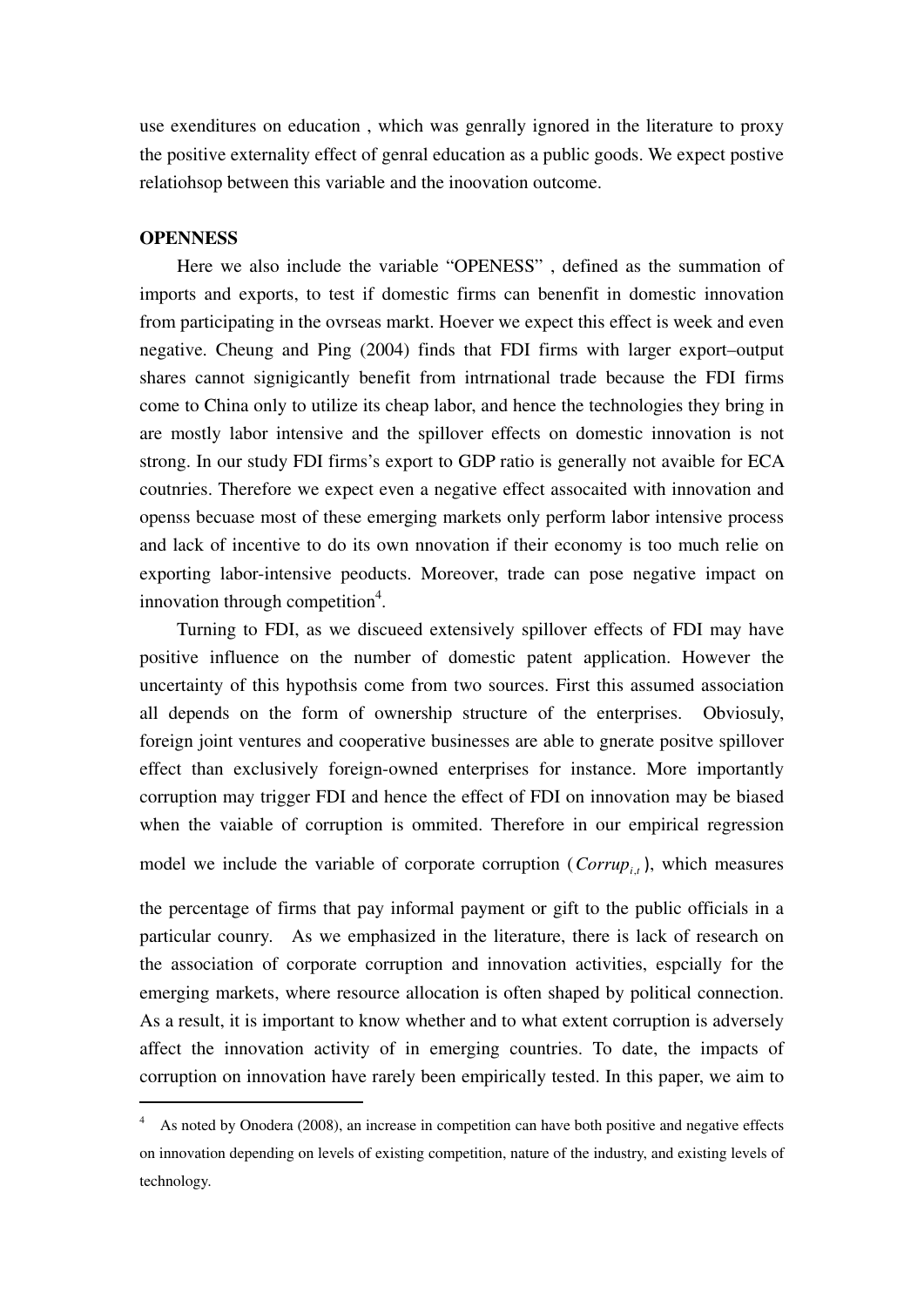fill some gaps in the existing literature by focusing on whether corruption can adversely affect the innovation ability of firms in ECA region. In contrast to emerging markets, anti-corruption programs and regulations are well-established in the developed countries alike Western Euoropen countries like Germeny and France. Unfortunately the corporate corruption data is not avaible for developed countries, otherwise it would be interesting to conduct a compartive study to compare the impact of corporate corruption for emerging and developed markets.

# **4. Empirical Result**

 Several estimation methods are considered in this study. Column 1, 3, and 5 of table 4 shows the baseline random effect estimation<sup>5</sup> of determinants of innovation activities countries from ECA region. Several empirical findings are apparent. Column 1 shows the baseline modeling of the determinants (control variables) of product innovation. In general we observe positive correlation between R&D personnel and innovation activities, even though only model 3 is statistically significant at 10% level, while the coefficient in model 1 is marginally significant. For all random effects models, the expenditure on R&D intensity has positive impact on product innovation, indicating that the success rate of innovation becomes higher when the country devotes larger amount of resources to the sector, and the results are expected and consistent with the existing literature. However, there is no guarantee of having more innovations even when more human capital, as measured by the number of researchers is working in the sector. The estimate for public expenditure on education is positive and statistically significant at 1% level, supporting the hypothesis that the higher the investment of a society in general education, the more efficient the innovation sector will become, as positive externality exists. The negative impact of openness on innovation activities is observed, and this finding implies that the negative effect on innovation raised from increase in competition outweighs it positive contribution to innovation activities. As suggested by Onodera (2008), the mixed effects of openness on innovation depending on levels of existing competition, nature of the industry, and existing levels of technology.

## **Table 4: Determinants of Innovation**



<sup>&</sup>lt;sup>5</sup> We use heteroskedasticity-robust standard errors clustered at the country level, such that the computed t-values have been taken into account of the within-country but between-year correlation. The Hausman specification test indicates that the random effect model should be used. Results are not shown here to save space.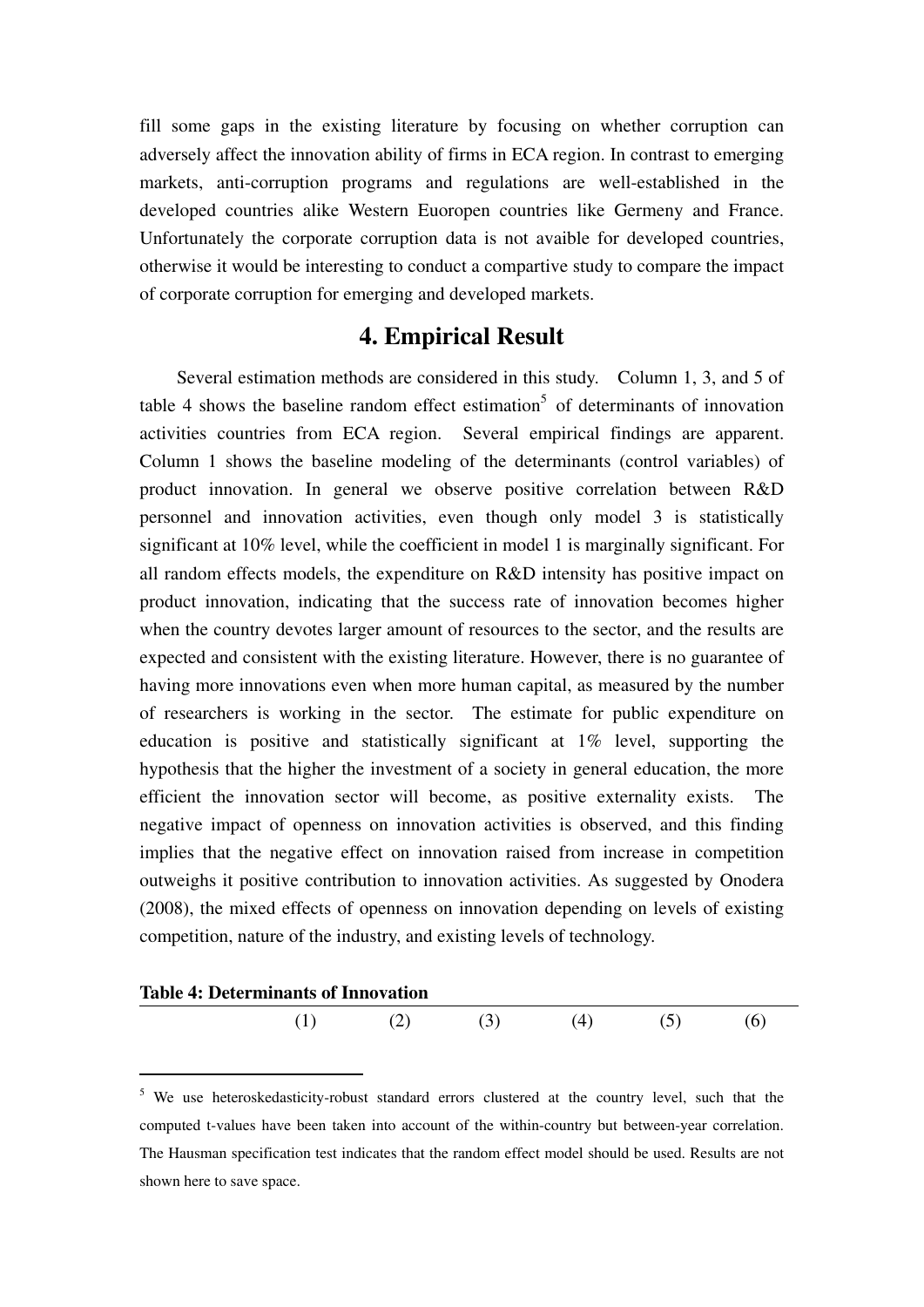|                    | <b>RE</b>         | <b>SGMM</b> | RE                                                                | SGMM                        | RE          | <b>SGMM</b>               |
|--------------------|-------------------|-------------|-------------------------------------------------------------------|-----------------------------|-------------|---------------------------|
| Number of          | 0.466             |             | $-0.0707$ $0.460^*$ $-0.378$ $0.191$                              |                             |             | 0.548                     |
| R&D                |                   |             |                                                                   |                             |             |                           |
| Researchers        |                   |             |                                                                   |                             |             |                           |
|                    |                   |             | $[1.64]$ $[-0.14]$ $[1.69]$ $[-1.02]$ $[0.59]$ $[0.42]$           |                             |             |                           |
|                    |                   |             |                                                                   |                             |             |                           |
| R&D                | $0.422$ **        |             | $0.105$ $0.469$ *** $0.325$ $1.080$ ***                           |                             |             | $-0.380$                  |
| <b>EXPENDITURE</b> |                   |             |                                                                   |                             |             |                           |
|                    |                   |             | $[2.27]$ $[0.30]$ $[2.71]$ $[0.78]$ $[2.67]$ $[-0.10]$            |                             |             |                           |
| <b>OPENESS</b>     | $-0.00996$ ***    |             | $-0.0214$ ** $-0.0105$ *** $-0.0207$ *** $-0.00985$ 0.00924       |                             |             |                           |
|                    |                   |             | $[-4.00]$ $[-2.21]$ $[-3.88]$ $[-2.73]$ $[-1.57]$ $[0.58]$        |                             |             |                           |
|                    |                   |             |                                                                   |                             |             |                           |
| <b>EXPENDITURE</b> |                   |             | $0.384***$ $0.824***$ $0.365***$ $0.803***$ $0.738***$ $1.138***$ |                             |             |                           |
| ON                 |                   |             |                                                                   |                             |             |                           |
| <b>EDUCATION</b>   |                   |             |                                                                   |                             |             |                           |
|                    | $[3.85]$ $[5.85]$ |             | $[3.65]$ $[6.29]$ $[7.14]$ $[3.06]$                               |                             |             |                           |
|                    |                   |             |                                                                   |                             |             |                           |
| FDI INFLOW         |                   |             | $0.0583^*$                                                        | 0.0889                      | 0.0891      | $-0.254$                  |
|                    |                   |             | [1.94]                                                            | $[1.22]$ $[0.88]$ $[-0.30]$ |             |                           |
| <b>CORRUPTION</b>  |                   |             |                                                                   |                             |             | $0.0132^*$ $0.0438^{***}$ |
| OF FIRMS           |                   |             |                                                                   |                             |             |                           |
|                    |                   |             |                                                                   |                             |             | $[1.92]$ $[2.94]$         |
|                    |                   |             |                                                                   |                             |             |                           |
| Constant           | 0.394             | $-9.667***$ | 1.068                                                             | $-7.562$ <sup>*</sup>       | $-6.494***$ | $-20.05$                  |
|                    | [0.21]            | $[-3.75]$   | [0.61]                                                            | $[-1.86]$                   | $[-3.13]$   | $[-1.48]$                 |
| Observations       | 401               | 380         | 392                                                               | 371                         | 51          | 51                        |
| Adjusted $R^2$     | 0.570             |             | 0.505                                                             |                             | 0.815       |                           |
| AR(2)              |                   | 0.178       |                                                                   | 0.138                       |             | 0.143                     |
| p-value            |                   |             |                                                                   |                             |             |                           |
| Hansen             |                   | 0.418       |                                                                   | 0.639                       |             | 0.539                     |
| p-value            |                   |             |                                                                   |                             |             |                           |

*t* statistics in brackets;  $^{*} p \le 0.10, ^{**} p \le 0.05, ^{***} p \le 0.01$ 

 We now turn our focus to the spillover effect of FDI on innovation. It seems that the positve spillover effect of FDI exists; however, this effect disappears once we include the variable of corporate corruption. Conlumn 5 reveals the fact that the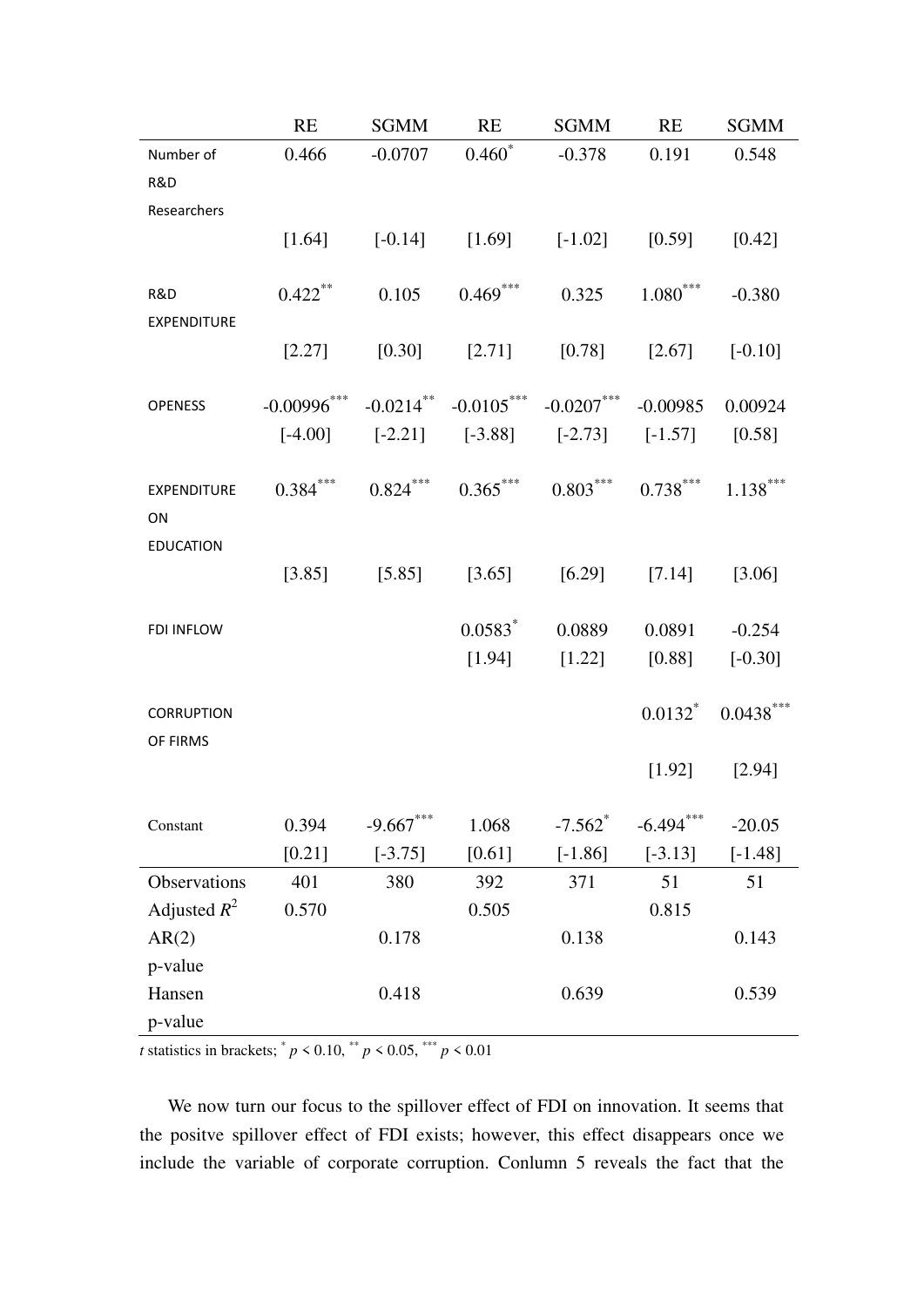higher the percentage of firms that pay informal payment or gift to the public officials in a particular counry, the higher is the number of patents applications. This finding is not surprising since resource allocation is often shaped by political connection, and firm's innovation is no exception. Therefore, we conclude that innovation activities in the ECA region cannot truly reflect the innovation outcomes because the numbers of patents applications is connected to corruption activities. Corruption can adversely affect the innovation ability of firms in ECA region. The job of patent exminers is to examine whether the claimed innvenion application should be granted the patent. The quality of patents applications are adversely affected because the salary of the patent examiners are not high in emerging countries. Also, the growth of corruption , nepotim, non-transparent practices, and non-accountability of admistractive officers who are in power also cause inefficieny of the patent office in assessing and approving patent applications. Therefore it is important to establish an effective anti-corruption compliance program in order to prevent and detect patents applications which are not up to standard. We can conclude that R&D intensity is the most important determinat of innovaton actvity, followed by expenditure on education.

For robustness check of findings for the estimates reported in Table 4 using random effects method (column 2,4, and 6 in table 4), we adopt Windmeijer (2005) general method of moment (SGMM) system panel data estimator, with the two-step finite-sample correction, to deal with the handle possible endogenity of the independent variables, raised possibly from simultaneity bias, reverse causality and omitted variables. In our case the more open is the international trade (openness), it may stimulate more domestic innovation in face of intense competition. However the reverse causality can happen; whereas more innovations may create more trade opportunities. The same may happen for the relationship between corporate corruption and innovation. It may be in the direction that more patent applications attract more frequent bribery activity. And the use of GMM estimation can overcome the endogeneity bias, and control for fixed effects and time effects, and multiple endogenous variables. In our paper we use system GMM because the conventional dynamic GMM coefficients will be biased for small samples if the series are near unit root processes, and the instruments variables are weak.

In order to check for the consistency of the GMM estimator, we use Hansen test to detect overall validity of the instruments, under the null hypothesis that the residuals and instrumental variables are not correlated. In our model we also perform a second order autocorrelation test for the residuals, to test whether second order serial correlation exists in the estimation models. As we can see the presence of the lagged dependent variable gives rise to autocorrelation, with correlation of 0.991 between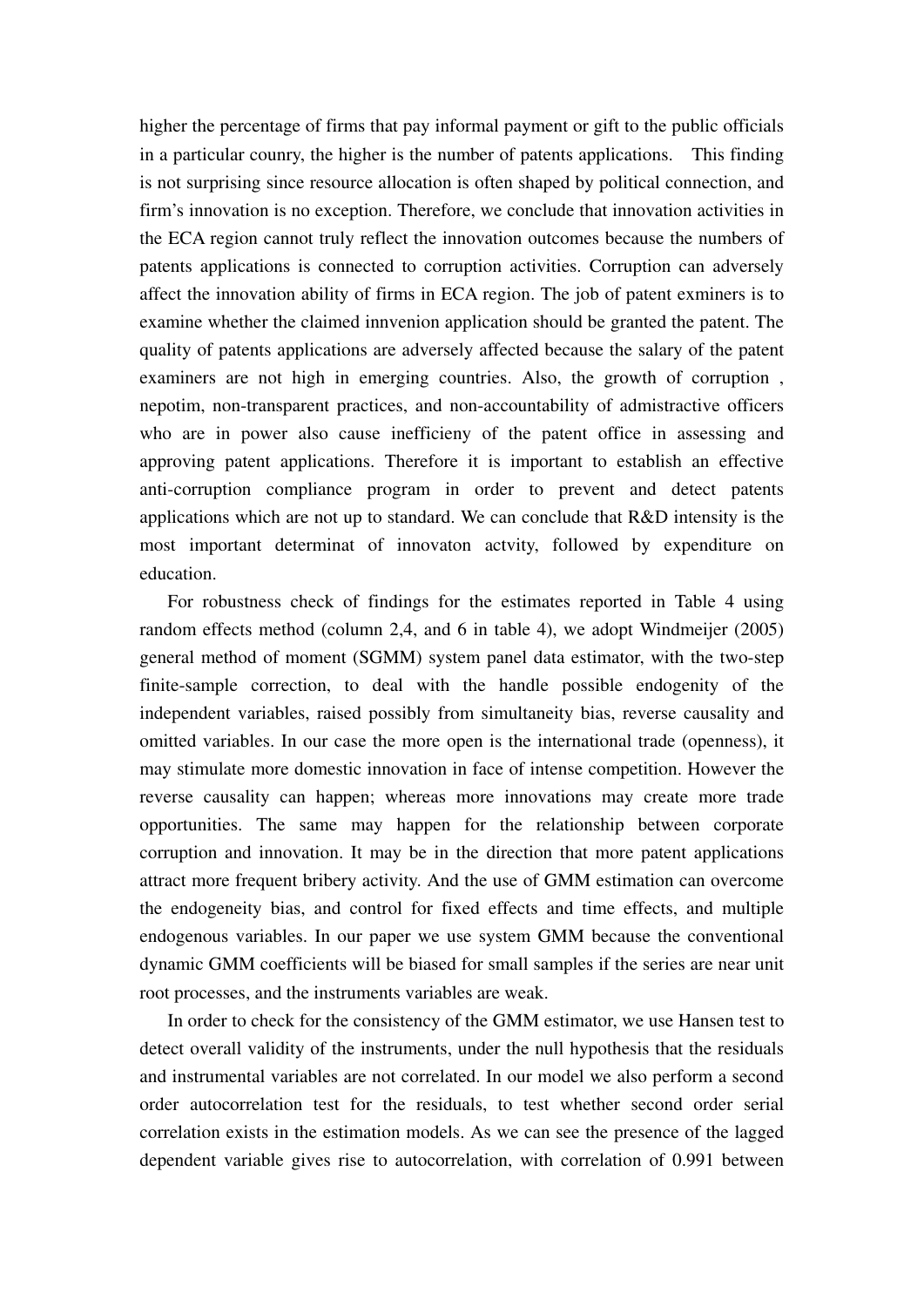patents applications and its first lag. We used the "xtabond2" Stata routine developed by Roodman (2005). The explanatory power of the random effects model is quite satisfactory, with  $R^2$  of 0.815 after taking into the effect of corporate corruption. (See column 5, table 4) However, the results for GMM estimates are also provided for robustness checking because of the potential endogeneity problem. This study uses a two-step estimator, which is asymptotically efficient and robust to any pattern of cross-correlation and heteroskedasticity (Roodman, 2006). Even though there seems no prior knowledge regarding exogeneity of regressors we use the number of telphone line as the IV. The corrleation coefficient between numbers of telephone lines and corruption is -0.573 while the correlation coefficient between numbers of telephone lines and patents applications is 0.222. The result of the SGMM estimation is shown in the column 2, 4 and 6 of Table 4. The validiy if IVs are checked by using Autocorrelation AR(2) test, and Hansen test. The instruments used in the model are valid as we can see from the results of the above two tests. When we compared the results of SGMM (column 6) with the FE results (column 5) we find that expenditure on R&D activity and numbers of personnel are not significant for the number of patents applications. Interstingly the coefficient and its statistical significance increases in the SGMM estimation, and this result futher concide with our argument that the numbr of patents applications are not an accuartate indicator of innovation activities. Instead higher number of patents applications in emerging economy is associated with bribery. Our empirical results regarding the relationship between patents applications and corporate corruption is robust for a variety of models.

## **5. Conclusion**

As the world becomes flat, the interests in entering global markets have surged phenomenally. Since markets differ significantly in their business environments, firms are cautious in choosing which market to enter and develope FDI and innovation activities. In this study, we attempt to provide a deeper understanding of how countries differ with respect to their innovations. Specifically, we investigated the effects of FDI, corruption and educational expenditure on innovation in emerging economies. In previous studies the feature of corporate corruption as an crucial informal institution has not been modelled. Therefore, in our study, using World Bank's archival dataset that contains 57 countries, we found that educational expenditure, and corporate bribery are positively related to innovations. This finding implying FDI in emerging economy, alike China has been overestimeted, simply because the features of an informal economy has not been taken into account in the regression analysis. The interesting finding of positive effect of bribery on patents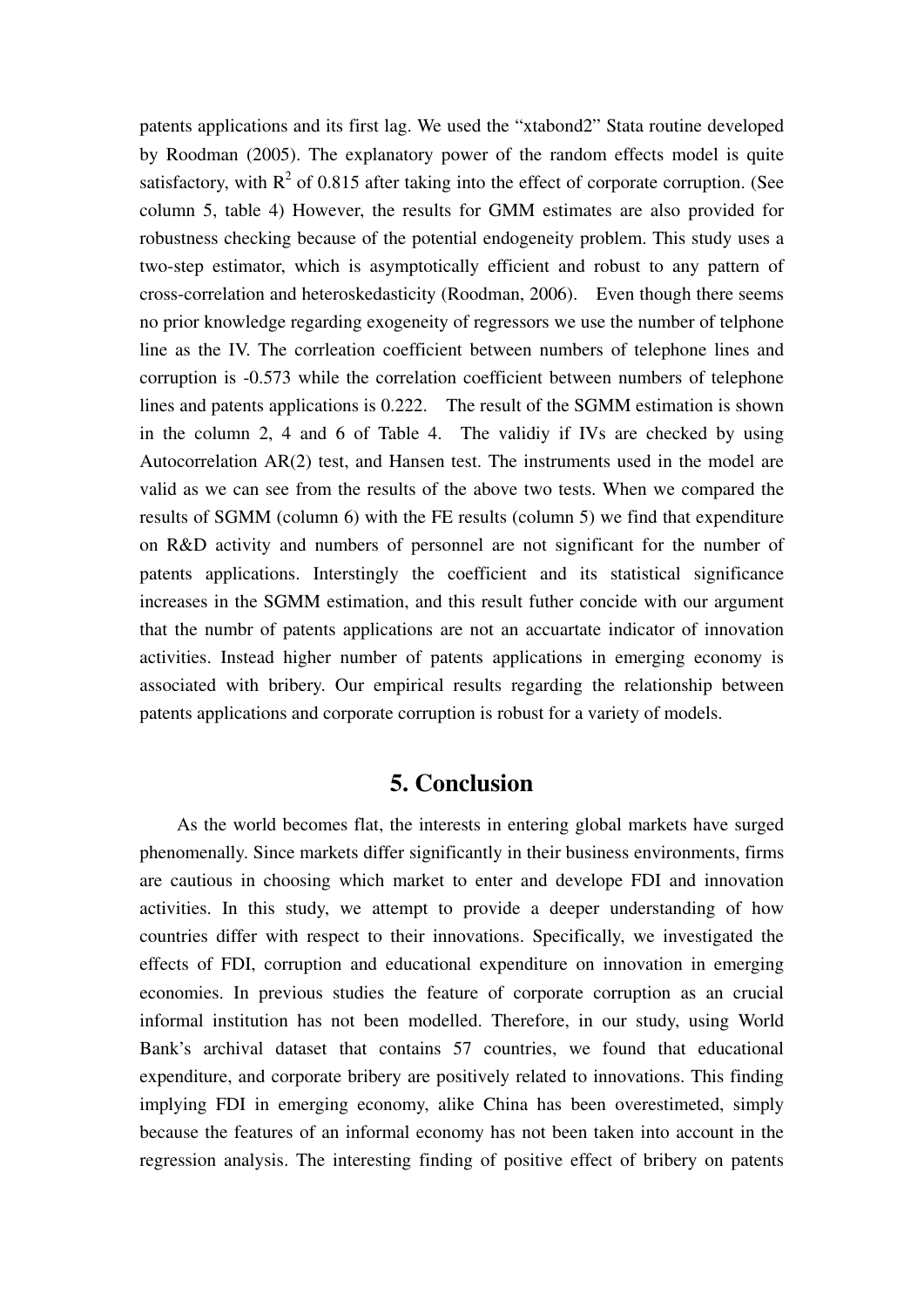applications posts caution on the fact that corruption hinders the real innovation activities, and hence economic growth and productivity.

## **Reference**

- Acs, Z. J., Anselin, L., & Varga, A. (2002). Patents and innovation counts as measures of regional production of new knowledge. *Research Policy, 31*(7), 1069‐1085. doi: http://dx.doi.org/10.1016/S0048‐7333(01)00184‐6
- Anokhin, S., & Schulze, W. S. (2009). Entrepreneurship, innovation, and corruption. *Journal of Business Venturing, 24*(5), 465‐476. doi: http://dx.doi.org/10.1016/j.jbusvent.2008.06.001
- Baskaran, A. a. M., Mammo. . (2008). The impact of the national innovation systems on the flow and benefits of foreign direct investment to national economics. Working Paper. *DIIPER & Department of History, International and Social Studies*.
- Bilgin, M. H., Lau, C. K. M., Demir, E. (2012). Technology Transfer, Finance Channels, And Sme Performance: New Evidence From Developing Countries. The Singapore Economic Review, 57(03), 12500‐12520.
- Blomström, M., & Sjöholm, F. (1999). Technology transfer and spillovers: Does local participation with multinationals matter? *European Economic Review, 43*(4–6), 915‐923. doi: http://dx.doi.org/10.1016/S0014‐2921(98)00104‐4
- Chen, Y., Liu, M., & Su, J. (2013). Greasing the wheels of bank lending: Evidence from private firms in China. *Journal of Banking & Finance*(0). doi: http://dx.doi.org/10.1016/j.jbankfin.2013.02.002
- Cheung, K.‐y., & Lin, P. (2004). Spillover effects of FDI on innovation in China: Evidence from the provincial data. *China Economic Review, 15*(1), 25‐44. doi: http://dx.doi.org/10.1016/S1043‐951X(03)00027‐0
- Cuervo‐Cazurra, A. (2006). Who cares about corruption? *Journal of International Business Studies, 37*(6), 807‐822. doi: 10.1057/palgrave.jibs.8400223
- de Dominicis, L., Florax, R. J. G. M., & de Groot, H. L. F. (2012). Regional clusters of innovative activity in Europe: are social capital and geographical proximity key determinants? *Applied Economics, 45*(17), 2325‐2335. doi: 10.1080/00036846.2012.663474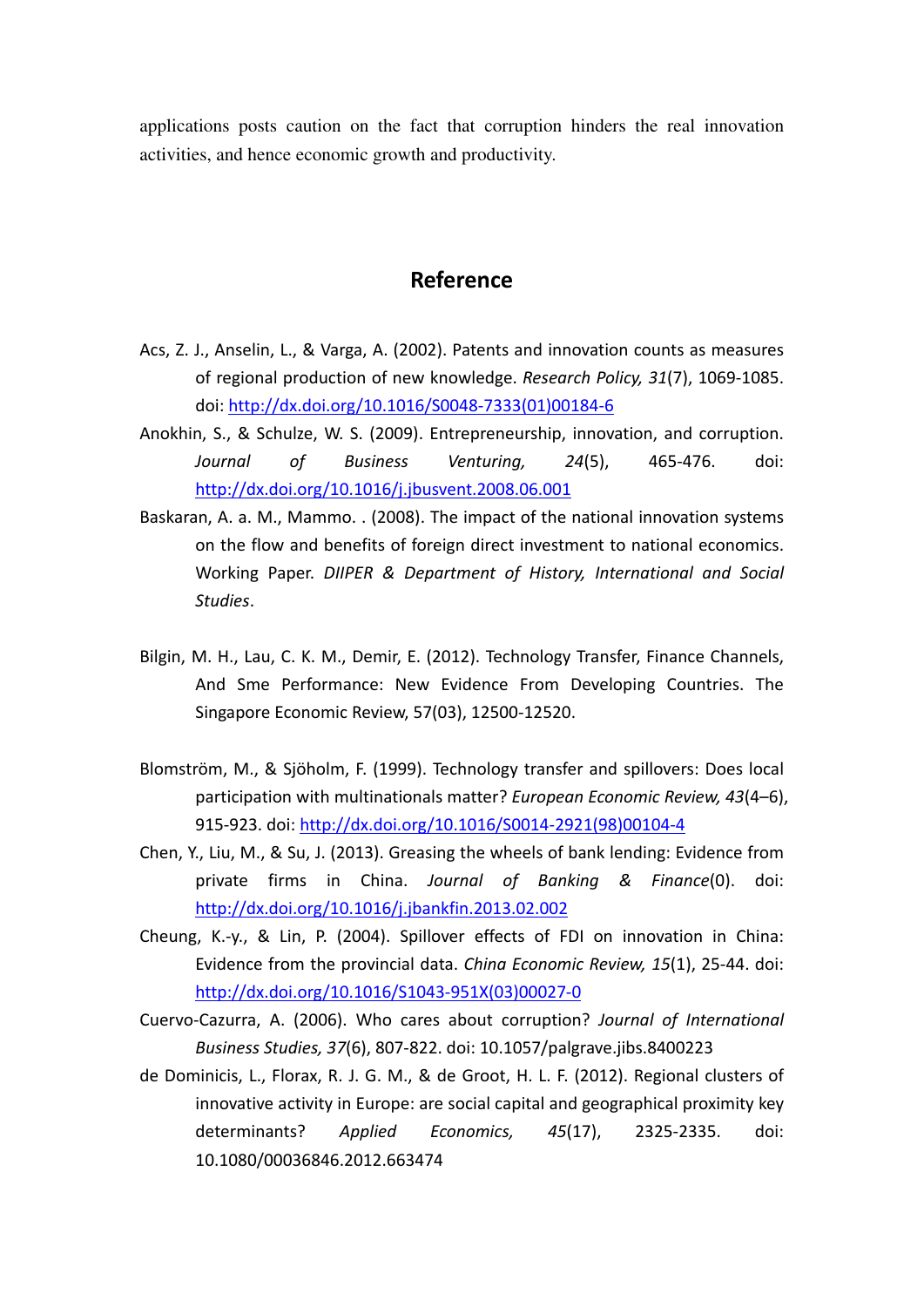Dutt, P., & Traca, D. (2010). Corruption and Bilateral Trade Flows: Extortion or Evasion? *Review of Economics and Statistics, 92*(4), 843‐860. doi: 10.1162/REST\_a\_00034

Edquist, C. (1997). Systems of Innovation: Technologies, Institutions and Organizations. *Pinter, London*.

- Fung, K.W. T., C.K. M. Lau., 2013. Financial Development, Economic Growth and R&D Cyclical Movements. Journal of Applied Economics and Business Research, 3(3), 133‐145.
- Furman, J. L., & Hayes, R. (2004). Catching up or standing still?: National innovative productivity among 'follower' countries, 1978–1999. *Research Policy, 33*(9), 1329‐1354. doi: http://dx.doi.org/10.1016/j.respol.2004.09.006
- Furman, J. L., Porter, M. E., & Stern, S. (2002). The determinants of national innovative capacity. *Research Policy, 31*(6), 899‐933. doi: http://dx.doi.org/10.1016/S0048‐7333(01)00152‐4
- Grande, E., & Peschke, A. (1999). Transnational cooperation and policy networks in European science policy‐making. *Research Policy, 28*(1), 43‐61. doi: http://dx.doi.org/10.1016/S0048‐7333(98)00099‐7
- Grossman, G., & Helpman, E. (1991). *Innovation and Growth in the Global Economy* (Vol. null).
- Hellman, J., Kaufmann, D.,. The inequality of influence. In: Kornai, J., Rose‐Ackerman, S. (Eds.), Trust in Transition. Palgrave‐Macmillan, New York.
- Holcomb, T. R., Holmes Jr, R. M., & Connelly, B. L. (2009). Making the most of what you have: managerial ability as a source of resource value creation. *Strategic Management Journal, 30*(5), 457‐485. doi: 10.1002/smj.747
- Hu, M.‐C., & Mathews, J. A. (2005). National innovative capacity in East Asia. *Research Policy, 34*(9), 1322‐1349. doi: http://dx.doi.org/10.1016/j.respol.2005.04.009
- Jaffe, A. B. (1989). Characterizing the "technological position" of firms, with application to quantifying technological opportunity and research spillovers. *Research Policy, 18*(2), 87‐97. doi: http://dx.doi.org/10.1016/0048‐7333(89)90007‐3
- Lund Vinding, A. (2006). Absorptive capacity and innovative performance: A human capital approach. *Economics of Innovation and New Technology, 15*(4‐5), 507‐517. doi: 10.1080/10438590500513057
- Lundvall, B.‐Å., Johnson, B., Andersen, E. S., & Dalum, B. (2002). National systems of production, innovation and competence building. *Research Policy, 31*(2),